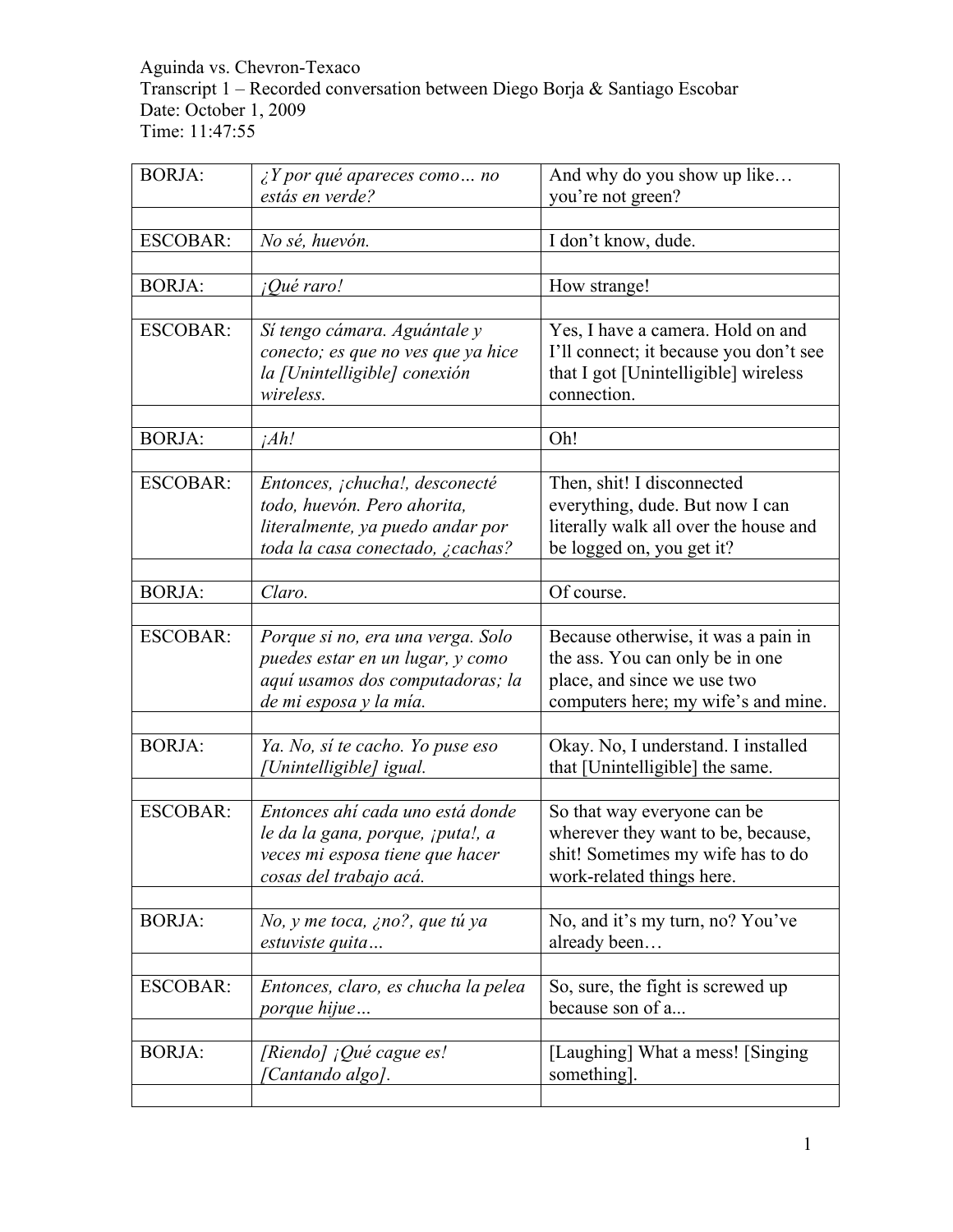Transcript 1 – Recorded conversation between Diego Borja & Santiago Escobar Date: October 1, 2009

| <b>ESCOBAR:</b> | [Riendo] A ver perno, ¿dónde                                                                                                                                     | [Laughing] Let's see brother, where                                                                                                                                              |
|-----------------|------------------------------------------------------------------------------------------------------------------------------------------------------------------|----------------------------------------------------------------------------------------------------------------------------------------------------------------------------------|
|                 | estás? No se ve mi cámara; déjame                                                                                                                                | are you? You can't see my camera;<br>let me see.                                                                                                                                 |
|                 | ver.                                                                                                                                                             |                                                                                                                                                                                  |
| <b>BORJA:</b>   | No se ve nada. Tú sí me ves a mí,<br>$\zeta$ no?                                                                                                                 | You don't see anything. You see me,<br>right?                                                                                                                                    |
| <b>ESCOBAR:</b> | Sí, yo sí.                                                                                                                                                       | Yes, I do.                                                                                                                                                                       |
|                 |                                                                                                                                                                  |                                                                                                                                                                                  |
| <b>BORJA:</b>   | $\lambda$ Qué tal se me ve? La plena.                                                                                                                            | How well do you see me? Honestly.                                                                                                                                                |
| <b>ESCOBAR:</b> | Está detectándolo; ya se conecta.<br>$\angle Y$ para qué necesitas people [la<br>grabación salta]?                                                               | It's detecting it; it'll go on soon. And<br>what do you need people for?<br>[recording jumps]?                                                                                   |
| <b>BORJA:</b>   | $jEh!$ No, no, no. Solo se me                                                                                                                                    | Hey! No, no, no. I just just now                                                                                                                                                 |
|                 | ahorita que estaba escribiendo<br>contigo me acordé, pero  o sea, se<br>me ocurre, ¿no? Todo lo que es<br>tener información de antemano<br>siempre es bueno.     | when I was writing with you I<br>remembered, but I mean, it<br>occurred to me, right? Everything<br>related to having information before<br>hand is always good.                 |
|                 |                                                                                                                                                                  |                                                                                                                                                                                  |
| <b>ESCOBAR:</b> | O sea, este pana que te digo, es el<br>profesor de los fiscales. El man,<br>¡puta!, ha hecho huevadas allá<br>adentro.                                           | I mean, this buddy I told you about,<br>he's a professor to prosecutors. This<br>guy, shit! He's done some crap in<br>there.                                                     |
|                 |                                                                                                                                                                  |                                                                                                                                                                                  |
| <b>BORJA:</b>   | [Riendo] [Simultaneous to other<br>speech].                                                                                                                      | [Laughing] [Simultaneous to other<br>speech].                                                                                                                                    |
|                 |                                                                                                                                                                  |                                                                                                                                                                                  |
| <b>ESCOBAR:</b> | No ves que el man no ves que el<br>man les dice o sea, el man les<br>pone las notas, y si es que no se<br>portan bien con el man, no les<br>califica bien nomás. | Don't you see that the guy don't<br>you see that the guy tells them I<br>mean, the guy gives them grades, and<br>if they don't treat that guy well, he<br>just grades them down. |
| <b>BORJA:</b>   | [Riendo].                                                                                                                                                        | [Laughing].                                                                                                                                                                      |
|                 |                                                                                                                                                                  |                                                                                                                                                                                  |
| I: $i$ Cachas?  |                                                                                                                                                                  | You get it?                                                                                                                                                                      |
| <b>BORJA:</b>   | Ya. ¿Pero y a qué nivel?                                                                                                                                         | Yeah. But and at what level?                                                                                                                                                     |
| <b>ESCOBAR:</b> | Y este pana mío este pana mío es<br>abogado. O sea, es un tuco, ¿ya? El                                                                                          | This buddy of mine this buddy of<br>mine is a lawyer. I mean, he's                                                                                                               |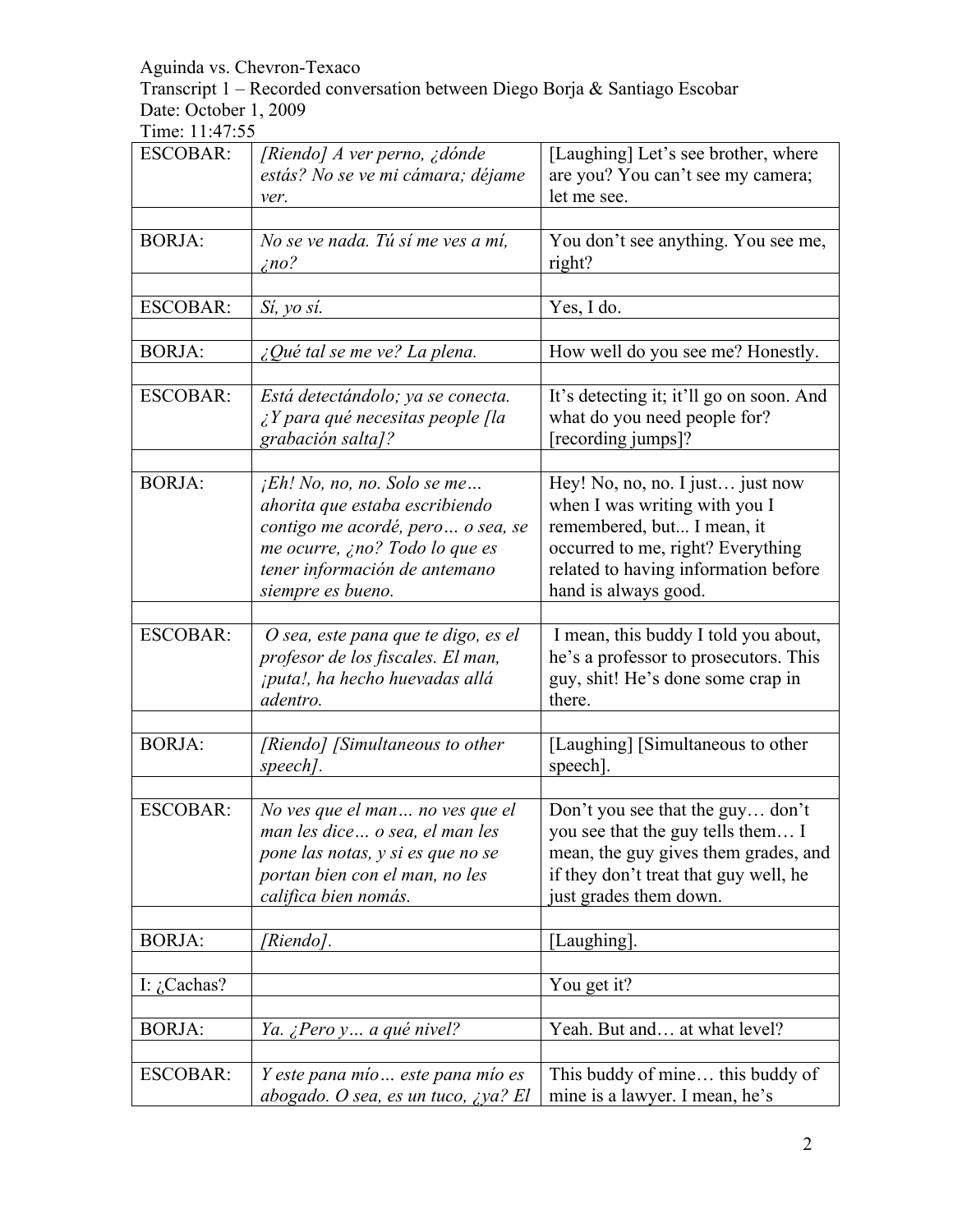Transcript 1 – Recorded conversation between Diego Borja & Santiago Escobar Date: October 1, 2009

|                 | man trabaja con un estudio jurídico<br>duro de Quito, y es tan genio el<br>man, que da clases de postgrado<br>donde donde les da a los<br>fiscales, y es pana del Washington<br>Pensantes desde el fiscal más<br>turro hasta el fiscal más tuco; de<br>todo lado.                     | important, you know? The guy works<br>in a hard-core law firm in Quito, and<br>the guy is such a genius that he<br>teaches post-graduate classes at<br>at and he gives classes to the<br>prosecutors, and he's buddies with<br>Washington Pensantes from the<br>lowest prosecutor to the most<br>important prosecutor; everywhere. |
|-----------------|---------------------------------------------------------------------------------------------------------------------------------------------------------------------------------------------------------------------------------------------------------------------------------------|------------------------------------------------------------------------------------------------------------------------------------------------------------------------------------------------------------------------------------------------------------------------------------------------------------------------------------|
| <b>BORJA:</b>   | Pero, ¿y qué también?  ¿y qué, qué<br>querrá, perro?                                                                                                                                                                                                                                  | But, and also? And what does he<br>want, dude?                                                                                                                                                                                                                                                                                     |
| <b>ESCOBAR:</b> | No, el man es el man es bien<br>práctico. El man cuanto hay,<br>punto; se puede o no se p                                                                                                                                                                                             | No, the guy is the guy is very<br>practical. The guy how much is<br>there, period; it can be done or it<br>can't be                                                                                                                                                                                                                |
| <b>BORJA:</b>   | No se hace problema.                                                                                                                                                                                                                                                                  | He doesn't complicate things.                                                                                                                                                                                                                                                                                                      |
| <b>ESCOBAR:</b> | No, no, no. Es un buen abogado<br>[ríe].                                                                                                                                                                                                                                              | No, no, no. He's a good lawyer<br>[laughs].                                                                                                                                                                                                                                                                                        |
| <b>BORJA:</b>   | ¿Pero qué  qué edad tiene?                                                                                                                                                                                                                                                            | Why how old is he?                                                                                                                                                                                                                                                                                                                 |
| <b>ESCOBAR:</b> | Tipo nosotros [Unintelligible],<br>chamo.                                                                                                                                                                                                                                             | About our age [Unintelligible],<br>young.                                                                                                                                                                                                                                                                                          |
| <b>BORJA:</b>   | ¿Así en sus 32, 33?                                                                                                                                                                                                                                                                   | Like 32, 33?                                                                                                                                                                                                                                                                                                                       |
| <b>ESCOBAR:</b> | Simón, pero es un genio. O sea, la<br>carpeta del man, ¡pff! Es una<br>bestia, huevón. O sea, el man ya<br>tiene como dos postgrados, es<br>¡chucha!, ha sido profesor desde<br>hace algún tiempo en varias<br>universidades. O sea, el man, en<br>derecho penal es un genio, huevón. | Totally, but he's a genius. I mean,<br>the guy's CV is, wow! He's amazing,<br>dude. I mean, the guy already has<br>like two post-graduate degrees,<br>he's damn! He's been a professor<br>for awhile at several universities. I<br>mean, the guy, in terms of criminal<br>law he's a genius, dude.                                 |
| <b>BORJA:</b>   | O sea, es pilísimas.                                                                                                                                                                                                                                                                  | In other words, he's super bright.                                                                                                                                                                                                                                                                                                 |
| <b>ESCOBAR:</b> | Ultrapilísimas. Y el man ha hecho<br>misiones tipo tipo llevarse people<br>a lugares así para decirle: "Vea, le                                                                                                                                                                       | Extra, super bright. And the guy's<br>done missions like like taking<br>people to places like that to tell them:                                                                                                                                                                                                                   |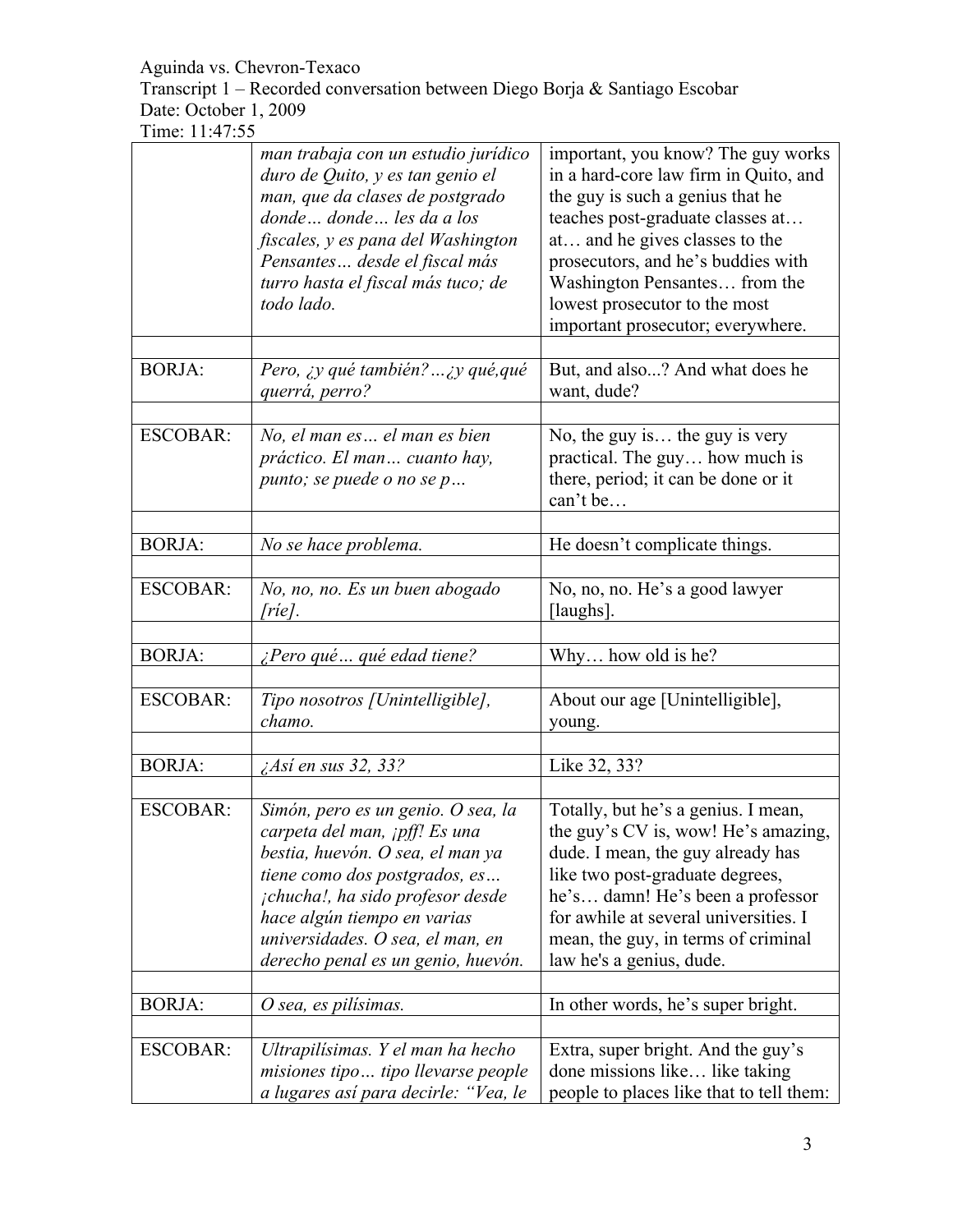Transcript 1 – Recorded conversation between Diego Borja & Santiago Escobar Date: October 1, 2009

| <b>BORJA:</b>   | invito a Cuba entonces ahí<br>hablamos de Business", ¿cachas?,<br>o "vea, le invito a República<br>Dominicana". Entonces, ya una vez<br>que aceptan el trip, allá solo<br>deciden cuánto y pasan de fiestas<br>dañadas, ¿cachas?<br>[Ríe] ¡Qué dañado!, ¡qué dañado!                                                                                                                                                                                                                          | "Look, I'll invite you to Cuba and<br>then we'll talk about business there,"<br>you get it? Or, "Look, I'll invite you<br>to the Dominican Republic." So,<br>once they accept to go, they just<br>decide how much, and they party big<br>time, you get it?<br>[Laughs] You're bad! You're bad!                                                                                                                                               |
|-----------------|-----------------------------------------------------------------------------------------------------------------------------------------------------------------------------------------------------------------------------------------------------------------------------------------------------------------------------------------------------------------------------------------------------------------------------------------------------------------------------------------------|----------------------------------------------------------------------------------------------------------------------------------------------------------------------------------------------------------------------------------------------------------------------------------------------------------------------------------------------------------------------------------------------------------------------------------------------|
| <b>ESCOBAR:</b> | Cachas?                                                                                                                                                                                                                                                                                                                                                                                                                                                                                       | You get it?                                                                                                                                                                                                                                                                                                                                                                                                                                  |
| <b>BORJA:</b>   | Es que no hay cómo, ¿no?, es la<br>cultura; realmente está ahí. Es<br>cuestión de decir: "Mira, necesito<br>esto", y tienes ofertantes lo que<br>quiera.                                                                                                                                                                                                                                                                                                                                      | Because there's nothing like, right?<br>It's the culture, it's really in there.<br>It's a matter of saying, "Look, I need<br>this," and you have offers for<br>whatever you want.                                                                                                                                                                                                                                                            |
| <b>ESCOBAR:</b> | Verás loco. O sea, yo descubrí de<br>que o sea, esas huevadas que<br>hablan de las leyes, de la moral, de<br>la ética, eso es para los<br>[Unintelligible] [la grabación<br>brinca], ¿cachas?                                                                                                                                                                                                                                                                                                 | You'll see dude. I mean, I discovered<br>that in other words, the shit where<br>they talk about laws, morality, ethics,<br>that's for the [Unintelligible]<br>[recording jumps], you get it?                                                                                                                                                                                                                                                 |
|                 |                                                                                                                                                                                                                                                                                                                                                                                                                                                                                               |                                                                                                                                                                                                                                                                                                                                                                                                                                              |
| <b>BORJA:</b>   | Claro.                                                                                                                                                                                                                                                                                                                                                                                                                                                                                        | Of course.                                                                                                                                                                                                                                                                                                                                                                                                                                   |
| <b>ESCOBAR:</b> | O sea, la plena la plena es que el<br>mundo o sea, <i>ichucha!</i> , todos los<br>estados son unos hijueputas<br>corruptos, ¿cachas?; si es que les<br>quieres ver desde ese lado. O les<br>puedes anali [grabación brinca]<br>como simplemente es un medio<br>para conseguir un negocio. Estos,<br>por ejemplo, estos Think Tank;<br>estos  esos, lo que hacen esos<br>manes es es buscar la forma,<br>¿no?, para solucionar un problema<br>corporativo, no importa cómo,<br>$\zeta$ cachas? | I mean, the real the real thing is<br>that the world I mean, shit! All<br>countries are a bunch of corrupt<br>bastards, you get it? If you want to<br>see them from that side. Or you can<br>analy [recording jumps] as simply<br>a means to get business. Those, for<br>example, those Think Tanks; those<br>those, what those guys do is is find<br>the way, right? To solve a corporate<br>problem, it doesn't matter how, you<br>get it? |
| <b>BORJA:</b>   | Claro. O sea, no, eso es un hecho.<br>O sea, ya  para el ciudadano                                                                                                                                                                                                                                                                                                                                                                                                                            | Of course. In other words, no, that's<br>not for sure. I mean, okay for the                                                                                                                                                                                                                                                                                                                                                                  |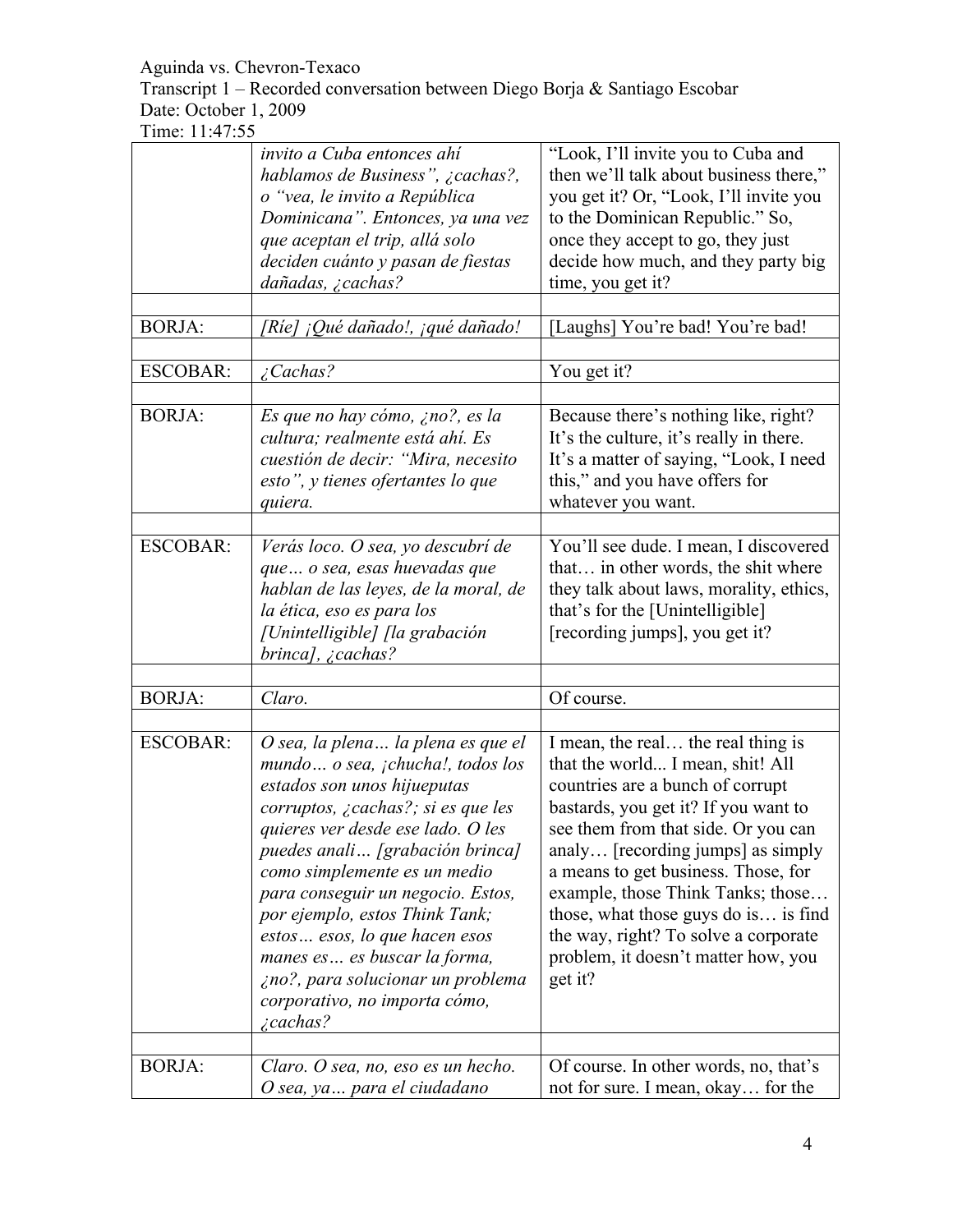Transcript 1 – Recorded conversation between Diego Borja & Santiago Escobar Date: October 1, 2009

|                 | común y silvestre, eso sí, eso de la<br>[Simultaneous to other speech]                                                                                                                                                                                                                  | garden variety citizen, that's, about<br>the [Simultaneous to other speech]                                                                                                                                                                                                  |
|-----------------|-----------------------------------------------------------------------------------------------------------------------------------------------------------------------------------------------------------------------------------------------------------------------------------------|------------------------------------------------------------------------------------------------------------------------------------------------------------------------------------------------------------------------------------------------------------------------------|
|                 |                                                                                                                                                                                                                                                                                         |                                                                                                                                                                                                                                                                              |
| <b>ESCOBAR:</b> | Y yo  yo al principio  yo al<br>principio decía: "Verga, no está<br>bien lo que están haciendo, no<br>no no es correcto". O sea, yo<br>tenía problemas con eso, te voy a<br>ser sincero, loco.                                                                                          | And I in the beginning I in the<br>beginning I said, "Shit, it's not right<br>what they're doing, no no it's<br>not right." I mean, I had problems<br>with that; I'll be honest with you,<br>dude.                                                                           |
| <b>BORJA:</b>   | Pero es que ya te das cuenta. Los                                                                                                                                                                                                                                                       | But then you know.                                                                                                                                                                                                                                                           |
|                 | hechos hablan por sí solos.                                                                                                                                                                                                                                                             | Acts speak for themselves.                                                                                                                                                                                                                                                   |
| <b>ESCOBAR:</b> | Y luego te das cuenta de que,<br><i>ihijueputa!, vos eres el único gil</i><br>que está siguiente las disque buenas<br>normas de comportamiento<br>mientras todo el mundo,<br>¡hijueputa!, por arriba, ¡chucha<br>madre!, "¿Cuánto?, ¿y tú cuánto<br>cuestas?" Así de sencillo, ¿cachas? | And then you realize that, son of a<br>bitch! You're the only idiot who's<br>following the so-called norms of<br>good behavior while everyone's, son<br>of a bitch! going over, fucking shit!<br>"How much? And how much do you<br>cost?" Just that simple, you get it?      |
| <b>BORJA:</b>   | Claro. Y todo es así, loco, todo es<br>así.                                                                                                                                                                                                                                             | Of course. And everything is like<br>that, dude, everything's like that.                                                                                                                                                                                                     |
| <b>ESCOBAR:</b> | Entonces claro. O sea, ahí veo de<br>que hay estos  estos  vos no te<br>viste este                                                                                                                                                                                                      | So then, of course. I mean, there I<br>see that there are these these<br>you didn't see this                                                                                                                                                                                 |
| <b>BORJA:</b>   | ¿Cuál?                                                                                                                                                                                                                                                                                  | Which?                                                                                                                                                                                                                                                                       |
| <b>ESCOBAR:</b> | Este man; ¿cómo se llama? Bueno,<br>hay un man que es un sicario<br>financiero, entonces al man le<br>mandan a donde gobiernos y les<br>dice: "Vea, usted tiene la<br>posibilidad; en una mano está un<br>maletín lleno de billete y en otra<br>mano está una bala".                    | This guy, what's his name? Well,<br>there's a guy who's an economic hit<br>man. So they send him to<br>governments, and he tells them,<br>"Look, you have the possibility; in<br>one hand you have a briefcase full of<br>bills and in the other hand you have a<br>bullet." |
| <b>BORJA:</b>   | ¡Ah ya! Si vi; "¿Cuál                                                                                                                                                                                                                                                                   | Oh yeah! Yes, I saw it, "Which do                                                                                                                                                                                                                                            |
|                 | quiere? Cacha, mi casa?"                                                                                                                                                                                                                                                                | you want, look at my house?"                                                                                                                                                                                                                                                 |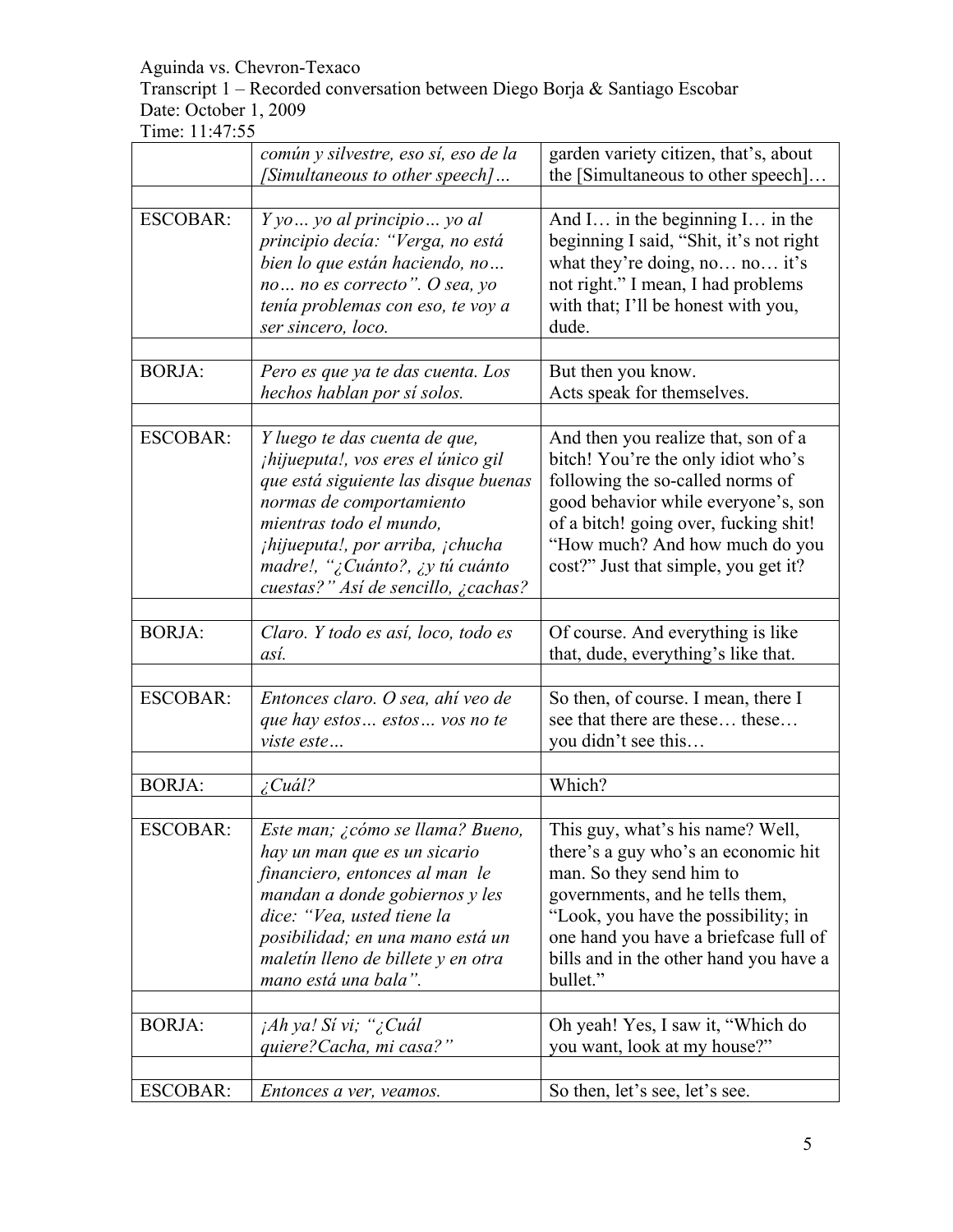Transcript 1 – Recorded conversation between Diego Borja & Santiago Escobar Date: October 1, 2009

Time: 11:47:55

| <b>BORJA:</b>   | Allá está el campo de golf.                                          | The golf course is over there.                                               |
|-----------------|----------------------------------------------------------------------|------------------------------------------------------------------------------|
|                 |                                                                      |                                                                              |
| <b>ESCOBAR:</b> | [Riendo].                                                            | [Laughing].                                                                  |
|                 |                                                                      |                                                                              |
| <b>BORJA:</b>   | [Simultaneous to other speech]. Por                                  | [Simultaneous to other speech].                                              |
|                 | allá está. Vé a la Sara. Hola Porta,                                 | That's where it is. Look, it's Sara. Hi                                      |
|                 | di hola.                                                             | Porta, say hello.                                                            |
|                 |                                                                      |                                                                              |
| FV:             | Hola.                                                                | Hi.                                                                          |
|                 |                                                                      |                                                                              |
| <b>ESCOBAR:</b> | [Riendo].                                                            | [Laughing].                                                                  |
|                 |                                                                      |                                                                              |
| <b>BORJA:</b>   | Oye, no tengo batería pero ya te                                     | Listen, I don't have any battery left,<br>but I'm going to take you upstairs |
|                 | voy a llevar arriba [Unintelligible]                                 |                                                                              |
|                 | que se cargue porque está todo el<br>día toda la noche desconectada. | [Unintelligible] to charge it because                                        |
|                 |                                                                      | it's been all day all night it's been<br>disconnected.                       |
|                 |                                                                      |                                                                              |
| <b>ESCOBAR:</b> | Oye perno $\ldots$                                                   | Hey, brother                                                                 |
|                 |                                                                      |                                                                              |
| <b>BORJA:</b>   | "Crime does pay". No, mentira.                                       | "Crime does pay". No, just kidding.                                          |
|                 |                                                                      |                                                                              |
| <b>ESCOBAR:</b> | ¿Cómo, cómo?                                                         | What, what?                                                                  |
|                 |                                                                      |                                                                              |
| <b>BORJA:</b>   | Yo te dije que "Crime does pay".                                     | I told you that, "Crime does pay."                                           |
|                 |                                                                      |                                                                              |
| <b>ESCOBAR:</b> | [Unintelligible]. ¿Qué, qué quieres                                  | [Unintelligible]. What, what are you                                         |
|                 | decir? No te caché.                                                  | saying? I don't get it.                                                      |
|                 |                                                                      |                                                                              |
| <b>BORJA:</b>   | ¿Nunca has oído esa frase de "El                                     | Haven't you ever heard that phrase,                                          |
|                 | crimen nunca paga"?                                                  | "Crime never pays?"                                                          |
|                 |                                                                      |                                                                              |
| <b>ESCOBAR:</b> | $\angle$ El qué, qué?                                                | What, what?                                                                  |
|                 |                                                                      |                                                                              |
| <b>BORJA:</b>   | "El crimen no paga".                                                 | "Crime doesn't pay."                                                         |
| <b>ESCOBAR:</b> | [Unintelligible] "Crime doesn't,                                     | [Unintelligible] "Crime doesn't pay,"                                        |
|                 |                                                                      |                                                                              |
|                 | doesn't pay" dijiste.                                                | you said.                                                                    |
| <b>BORJA:</b>   | Yo dije: "Crime does pay".                                           | I said, "Crime does pay."                                                    |
|                 |                                                                      |                                                                              |
| <b>ESCOBAR:</b> | [Riendo] "El crimen sí paga".                                        | [Laughing] "Crime does pay."                                                 |
|                 |                                                                      |                                                                              |
|                 |                                                                      |                                                                              |

 $\overline{\phantom{a}}$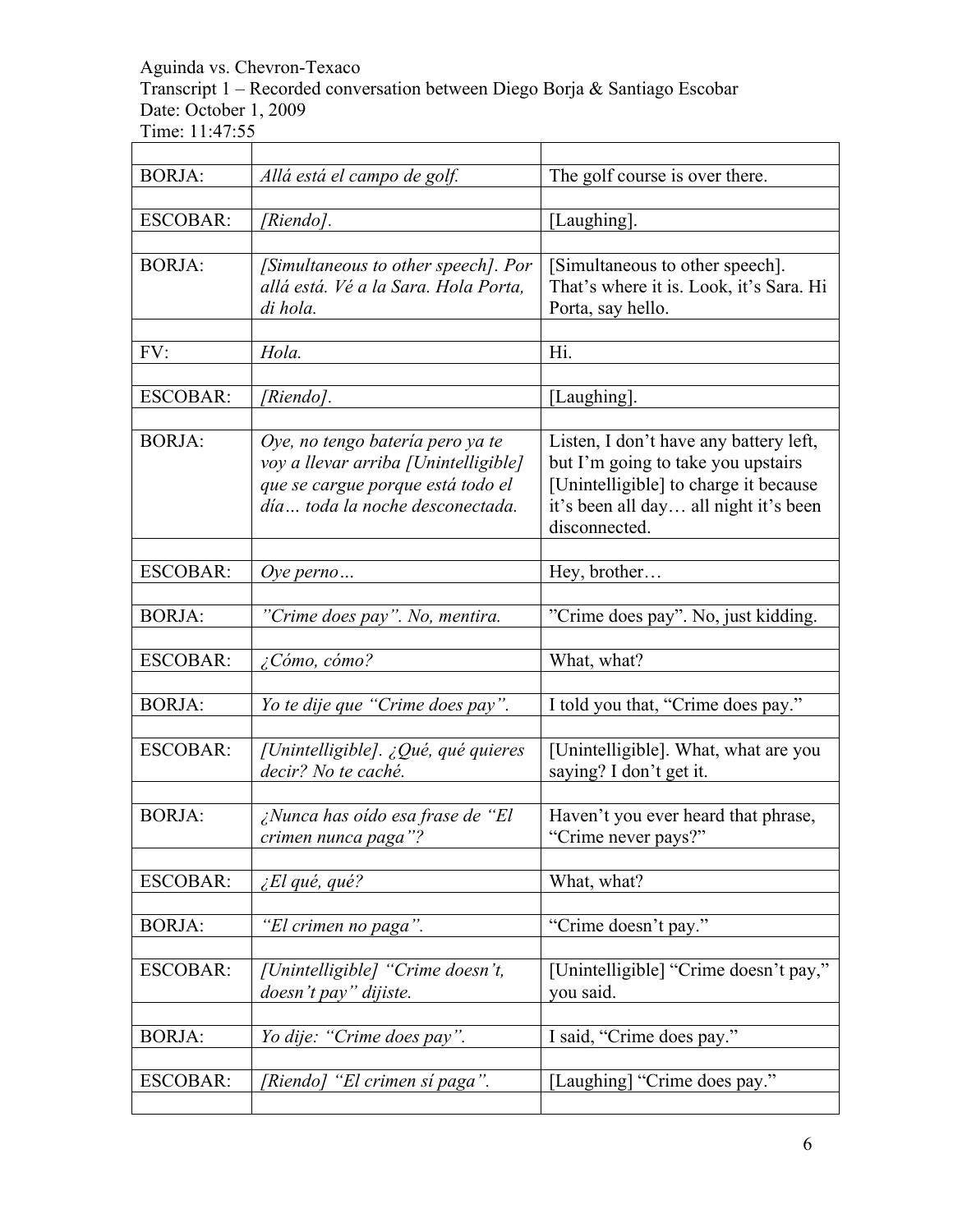Transcript 1 – Recorded conversation between Diego Borja & Santiago Escobar Date: October 1, 2009

| <b>BORJA:</b>   | Sí [riendo los dos].                                                                                                                                               | Yes [both laughing].                                                                                                                                                               |
|-----------------|--------------------------------------------------------------------------------------------------------------------------------------------------------------------|------------------------------------------------------------------------------------------------------------------------------------------------------------------------------------|
|                 |                                                                                                                                                                    |                                                                                                                                                                                    |
| <b>ESCOBAR:</b> | Eres malandro, hijo de puta. Vos<br>creo que leíste a a, ¿cómo se                                                                                                  | You're rotten, you son of a bitch.<br>You, I think you read read, what's                                                                                                           |
|                 | llama este man, huevón?                                                                                                                                            | this guy's name, dude?                                                                                                                                                             |
| <b>BORJA:</b>   | [Unintelligible].                                                                                                                                                  | [Unintelligible].                                                                                                                                                                  |
|                 |                                                                                                                                                                    |                                                                                                                                                                                    |
| <b>ESCOBAR:</b> | ¡Chucha madre! Te juro, me ando<br>olvidando las cosas, huevón; ahora<br>que solo pasas hablando en inglés y<br>leyendo inglés, te olvidas del<br>español, huevón. | Fucking shit! I swear to you, I'm<br>forgetting things, dude; now that I'm<br>only speaking English and reading in<br>English, you forget Spanish, dude.                           |
| <b>BORJA:</b>   | [Riendo].                                                                                                                                                          | [Laughing].                                                                                                                                                                        |
|                 |                                                                                                                                                                    |                                                                                                                                                                                    |
| <b>ESCOBAR:</b> | A Machiavello, careverga.                                                                                                                                          | Machiavelli, dick face.                                                                                                                                                            |
|                 |                                                                                                                                                                    |                                                                                                                                                                                    |
| <b>BORJA:</b>   | No, no; no lo he leído, huevón.                                                                                                                                    | No, no. I haven't read him, dude.                                                                                                                                                  |
| <b>ESCOBAR:</b> | Es que lees $o$ sea, $ichuchal, vos$<br>pareces que hubieras sido un<br>alumno de Machiavello, loco.                                                               | It's because you read I mean, shit!<br>You seem like you could have been a<br>student of Machiavelli, dude.                                                                        |
| <b>BORJA:</b>   | Un alumno de Machiavello<br>$[riendo]$ . O sea, yo sé que era un<br>loco, huevón; pero el man era un<br>era un sociólogo, ¿no?                                     | A student of Machiavelli [laughing].<br>I mean, I know he was crazy, dude;<br>but the guy was a he was a<br>sociologist, right?                                                    |
| <b>ESCOBAR:</b> | Macchiavello era  era  era un<br>era un, ¿qué sería?, un politólogo,<br>asesor de un rey, ¿cachas? El man<br>hablaba de "Divide y vencerás";<br>esa súper frase.   | Machiavelli was was was a<br>he was a, what was he? A political<br>scientist, advisor to the king, you get<br>it? The guy talked about "Divide and<br>conquer;" that super phrase. |
| <b>BORJA:</b>   | ¡Ah! [Unintelligible].                                                                                                                                             | Oh! [Unintelligible].                                                                                                                                                              |
|                 |                                                                                                                                                                    |                                                                                                                                                                                    |
| <b>ESCOBAR:</b> | "Divide y gobernarás" es en<br>realidad la  la palabra.                                                                                                            | "Divide and you will rule," is<br>actually the the word.                                                                                                                           |
| <b>BORJA:</b>   | La frase.                                                                                                                                                          | The phrase.                                                                                                                                                                        |
|                 |                                                                                                                                                                    |                                                                                                                                                                                    |
| <b>ESCOBAR:</b> | Era un politólogo. No me acuerdo<br>si  creo que era  era griego o                                                                                                 | He was a political scientist. I don't<br>remember if I think he was he                                                                                                             |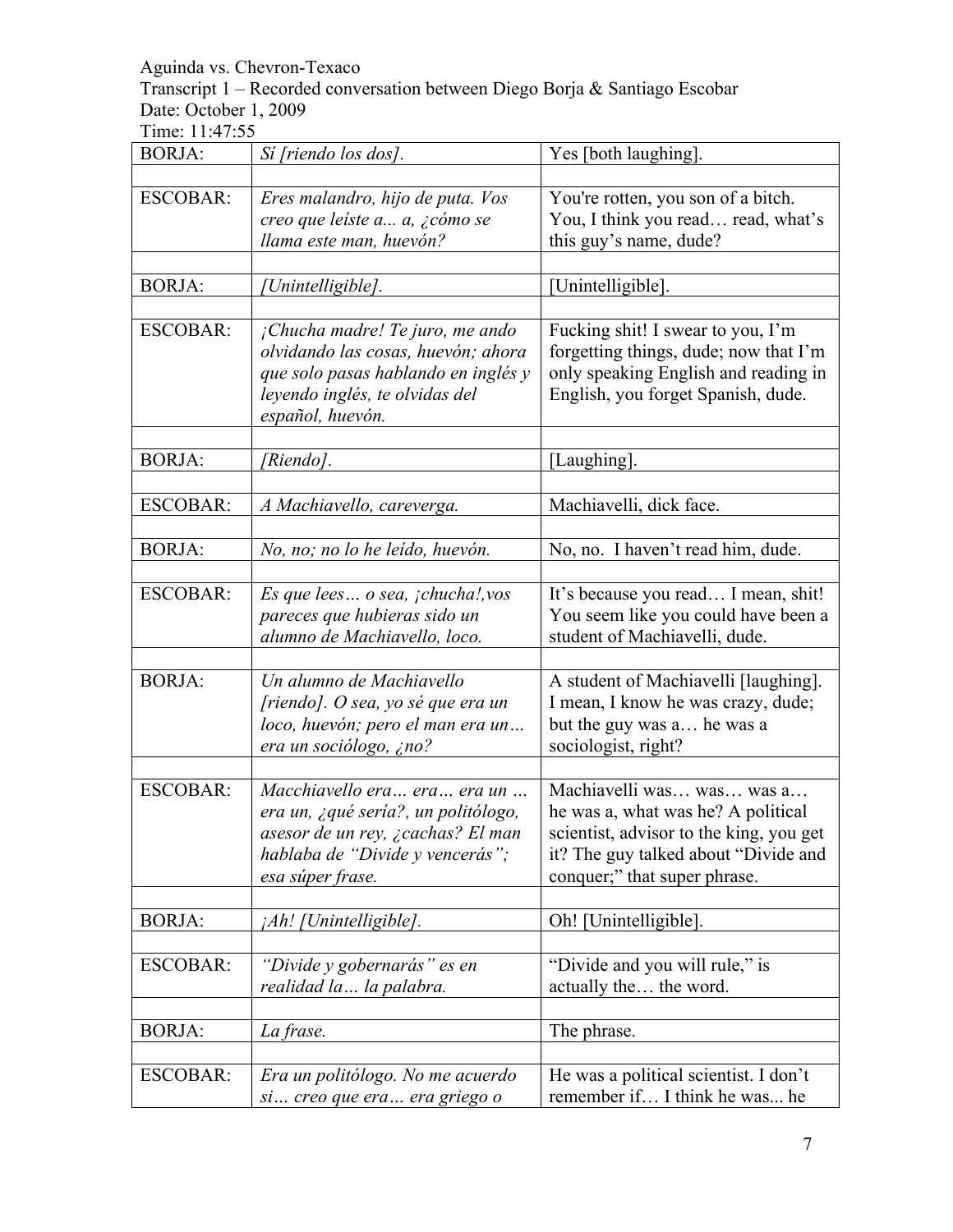Transcript 1 – Recorded conversation between Diego Borja & Santiago Escobar Date: October 1, 2009

Time: 11:47:55

|                 | romano, huevón, pero era de esas                                                                                                                                                                                                                                                                                                                                  | was Greek or Roman, dude, but he                                                                                                                                                                                                                                                                                                                                                           |
|-----------------|-------------------------------------------------------------------------------------------------------------------------------------------------------------------------------------------------------------------------------------------------------------------------------------------------------------------------------------------------------------------|--------------------------------------------------------------------------------------------------------------------------------------------------------------------------------------------------------------------------------------------------------------------------------------------------------------------------------------------------------------------------------------------|
|                 | épocas, ¿cachas?                                                                                                                                                                                                                                                                                                                                                  | was from those times, you get it?                                                                                                                                                                                                                                                                                                                                                          |
| <b>BORJA:</b>   | ¡Puta!, si me han dicho de todo,<br>loco.                                                                                                                                                                                                                                                                                                                         | Shit! I've been called everything,<br>dude.                                                                                                                                                                                                                                                                                                                                                |
| <b>ESCOBAR:</b> | [Riendo].                                                                                                                                                                                                                                                                                                                                                         | [Laughing].                                                                                                                                                                                                                                                                                                                                                                                |
| <b>BORJA:</b>   | Imaginate que                                                                                                                                                                                                                                                                                                                                                     | Imagine that                                                                                                                                                                                                                                                                                                                                                                               |
| <b>ESCOBAR:</b> | Te han dicho de todo.                                                                                                                                                                                                                                                                                                                                             | You have been called everything.                                                                                                                                                                                                                                                                                                                                                           |
|                 |                                                                                                                                                                                                                                                                                                                                                                   |                                                                                                                                                                                                                                                                                                                                                                                            |
| <b>BORJA:</b>   | Verás, este man me dijo este man<br>estaba diciendo que  o sea, los<br>demandantes estaban describiendo;<br>decían: "Esto estuvo planificado<br>hasta el más último detalle. Se ve<br>que vino de las cabezas más altas<br>del, del, del headquarter de la<br>compañía". Esos manes no sabían<br>nada, huevón.                                                    | You see, this guy told me this guy<br>was saying that I mean, the<br>plaintiffs were describing; they said,<br>"This was planned, down to the<br>smallest detail. You can see that it<br>came from the highest minds in the,<br>the, the company's headquarters."<br>Those guys didn't know anything,<br>dude.                                                                             |
|                 | Ya.                                                                                                                                                                                                                                                                                                                                                               | Yeah.                                                                                                                                                                                                                                                                                                                                                                                      |
| <b>ESCOBAR:</b> |                                                                                                                                                                                                                                                                                                                                                                   |                                                                                                                                                                                                                                                                                                                                                                                            |
| <b>BORJA:</b>   | ¿Cachas? Y que es una cosa ¿tú<br>has oído eso? Yo tampoco he visto<br>eso que voy a leer, como la cosa de<br>Nixon que hizo en [otra voz en el<br>fondo dice: Watergate] Watergate.<br>La Porta la Sara se lo ha leído;<br>yo no. Y que es comparado con eso<br>y yo no tengo idea de lo que están<br>hablando, pero sí han salido<br>montones de cosas de esas. | You get it? And it's one thing have<br>you heard that? I haven't seen what<br>I'm going to read either, like the<br>thing with Nixon, he did in<br>[another voice in the background]<br>says, Watergate] Watergate. Porta<br>Sara read it, I didn't. And it's been<br>compared to that and I have no idea<br>what they are talking about, but a lot<br>of things about that have come out. |
| <b>ESCOBAR:</b> | Ya.                                                                                                                                                                                                                                                                                                                                                               | Okay.                                                                                                                                                                                                                                                                                                                                                                                      |
| <b>BORJA:</b>   | Sí, loco.                                                                                                                                                                                                                                                                                                                                                         | Yes dude.                                                                                                                                                                                                                                                                                                                                                                                  |
| <b>ESCOBAR:</b> | Con lo Watergato, claro que habían<br>ahí O sea, sí; pero no,no creo que<br>se lo pueda comparar con eso.                                                                                                                                                                                                                                                         | With the Watergate <sup>1</sup> , of course there<br>were  I mean, yes; but I don't<br>think you can compare it to that.                                                                                                                                                                                                                                                                   |

 $\frac{1}{1}$  $\overline{1}$  Translator's note: Mispronounced to mean Watercat [gato = cat].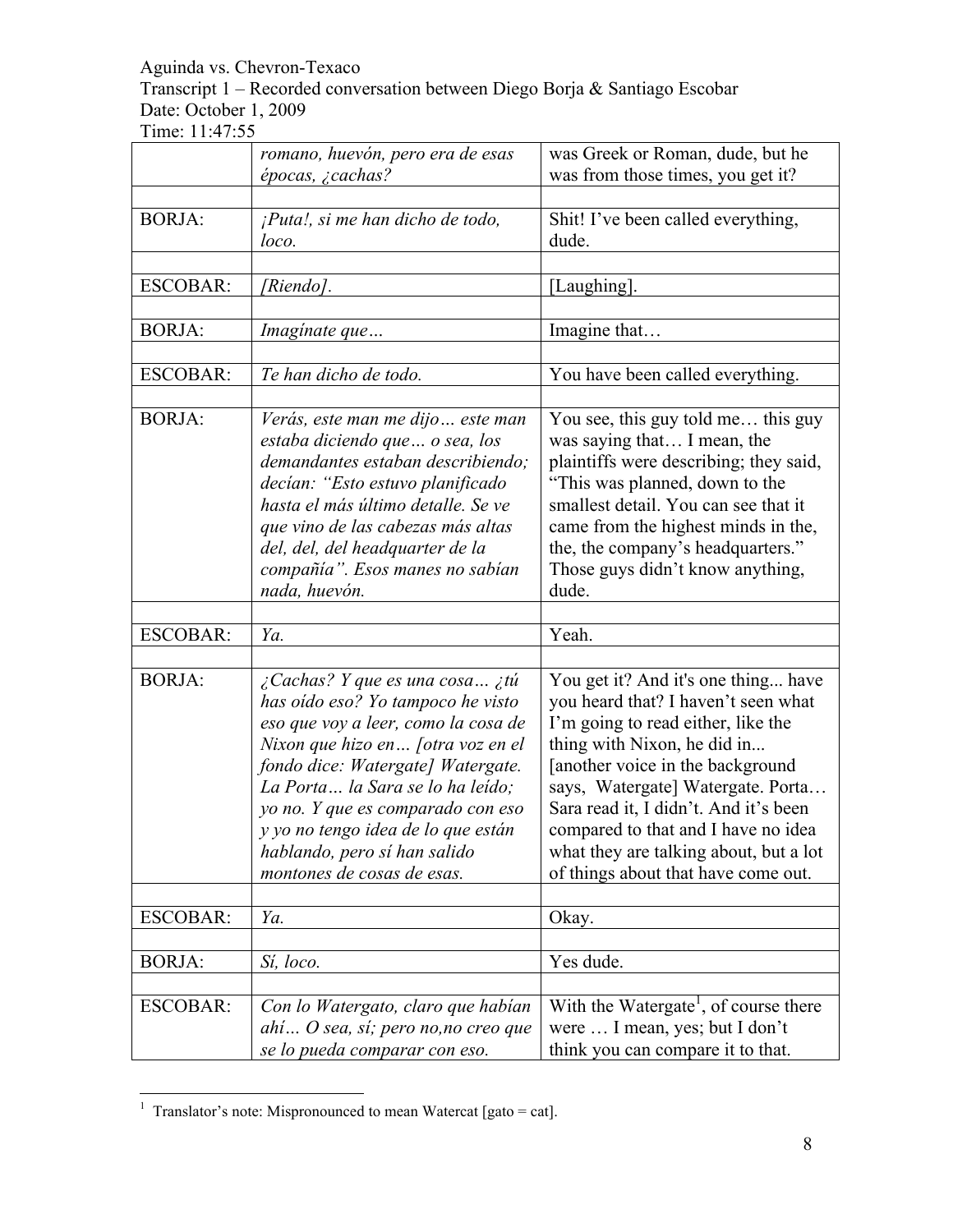Transcript 1 – Recorded conversation between Diego Borja & Santiago Escobar Date: October 1, 2009

|                 | Pero                                                                                                                                                                                      | But                                                                                                                                                                                    |
|-----------------|-------------------------------------------------------------------------------------------------------------------------------------------------------------------------------------------|----------------------------------------------------------------------------------------------------------------------------------------------------------------------------------------|
|                 |                                                                                                                                                                                           |                                                                                                                                                                                        |
| <b>BORJA:</b>   | $\lambda$ Y qué ? $\lambda$ y qué estás haciendo<br>ahorita, a ver?                                                                                                                       | And what? And what are you<br>doing right now, let's see?                                                                                                                              |
| <b>ESCOBAR:</b> | Ahorita, looking for a job.                                                                                                                                                               | Right now, looking for a job.                                                                                                                                                          |
| <b>BORJA:</b>   | Looking for a job. $\chi Y$ qué? $\chi y$ qué<br>estás buscando?                                                                                                                          | Looking for a job. And what? And<br>what are you looking for?                                                                                                                          |
| <b>ESCOBAR:</b> | $i$ Chucha, no sé! Pues lo que  a vos<br>creo que ya te voy a decirte que me<br>consigas un trabajo.                                                                                      | Shit, I don't know! Well, what to<br>you, I think I'm ready to tell you to<br>find me a job.                                                                                           |
| <b>BORJA:</b>   | Asesor político.                                                                                                                                                                          | Political advisor.                                                                                                                                                                     |
| <b>ESCOBAR:</b> | [Riendo]. ¿Quieres que sea tu<br>asesor político?                                                                                                                                         | [Laughing]. Do you want me to be<br>your political advisor?                                                                                                                            |
| <b>BORJA:</b>   | Asesórame [Simultaneous to other<br>speech].                                                                                                                                              | Advise me [Simultaneous to other<br>speech].                                                                                                                                           |
| <b>ESCOBAR:</b> | Verás, loco; yo te puedo asesonar,<br>asesorar políticamente y<br>financieramente.                                                                                                        | You see, dude, I can advise, advise<br>you politically and financially.                                                                                                                |
| <b>BORJA:</b>   | [Riendo].                                                                                                                                                                                 | [Laughing].                                                                                                                                                                            |
| <b>ESCOBAR:</b> | Voy a ser tu Think Tank para hacer<br>de que tus problemas se solucionen<br>y sean más grosos, ¿cachas?                                                                                   | I'll be your Think Tank to make sure<br>your problems are solved and make<br>sure they get better, you get it?                                                                         |
| <b>BORJA:</b>   | Riendo].                                                                                                                                                                                  | [Laughing].                                                                                                                                                                            |
| <b>ESCOBAR:</b> | O sea, te vamos a dar una solución<br>global, ¿cachas? Y me estoy<br>leyendo un libro que se llama<br>"Shock Doctrine". ¡Qué hijo de<br>puta! Es el más malévolo que he<br>leído, huevón. | I mean, we're going to find you a<br>global solution, get it? And I'm<br>reading a book called "Shock"<br>Doctrine." What a son of a bitch! It's<br>the most evil one I've read, dude. |
| <b>BORJA:</b>   | "Shock Doctrine", ¿cómo es eso?                                                                                                                                                           | "Shock Doctrine," what's that all<br>about?                                                                                                                                            |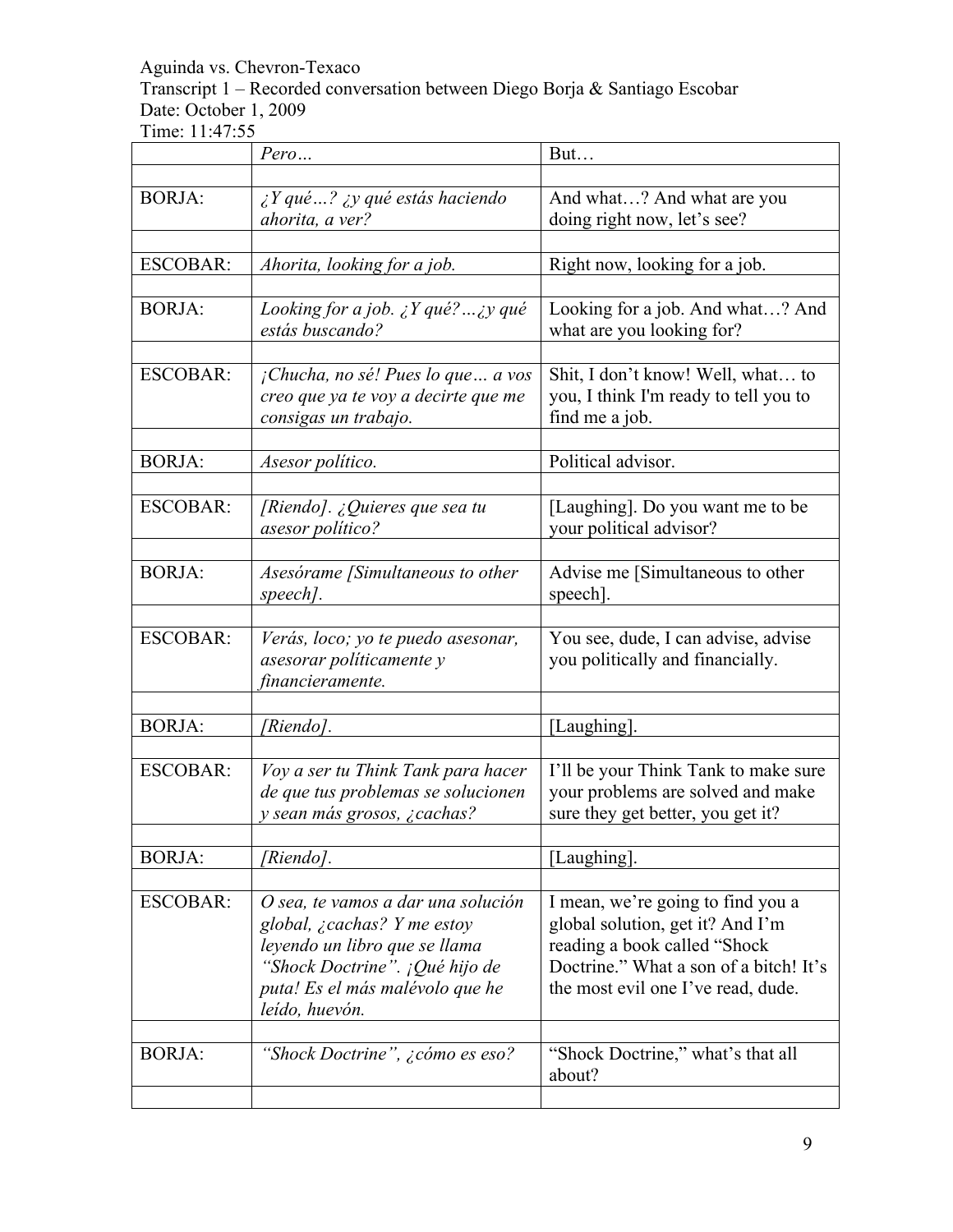Transcript 1 – Recorded conversation between Diego Borja & Santiago Escobar Date: October 1, 2009

| <b>ESCOBAR:</b> | "Shock Doctrine"; la doctrina del<br>shock. O sea, cuando vos estás en<br>shock, mientras te torturan, estás<br>sacado de la puta, estás en shock; o<br>cuando hay un fenómeno natural,<br>estás en shock; o cuando hay una<br>guerra, estás en shock; o cuando<br>hay lo que quieras, estás en shock.<br>En ese momento puedes aprovechar<br>para hacer lo que te da la puta<br>gana y doblegar al, al , al contrario,<br>¿cachas?, totalmente. Pero eso se<br>usa para doblegar sociedades<br>enteras. | "Shock Doctrine;" the doctrine of<br>shock. I mean, when you're in shock,<br>while they're torturing you, you're<br>totally screwed up, you're in shock;<br>or when there's a natural phenomena,<br>you're in shock; or when there's a<br>war, you're in shock; or when there's<br>whatever, you're in shock. You can<br>take advantage of that moment to do<br>whatever the hell you want and bend<br>your, your, your opponent to your<br>will, you get it? Totally. But that's<br>used to bend entire societies to your<br>will. |
|-----------------|----------------------------------------------------------------------------------------------------------------------------------------------------------------------------------------------------------------------------------------------------------------------------------------------------------------------------------------------------------------------------------------------------------------------------------------------------------------------------------------------------------|-------------------------------------------------------------------------------------------------------------------------------------------------------------------------------------------------------------------------------------------------------------------------------------------------------------------------------------------------------------------------------------------------------------------------------------------------------------------------------------------------------------------------------------|
|                 |                                                                                                                                                                                                                                                                                                                                                                                                                                                                                                          |                                                                                                                                                                                                                                                                                                                                                                                                                                                                                                                                     |
| <b>BORJA:</b>   | Puedo hacer eso para doblegar a la<br>compañía porque ellos están en<br>shock.                                                                                                                                                                                                                                                                                                                                                                                                                           | I can use that to bend the company to<br>my will because they're in shock.                                                                                                                                                                                                                                                                                                                                                                                                                                                          |
|                 |                                                                                                                                                                                                                                                                                                                                                                                                                                                                                                          |                                                                                                                                                                                                                                                                                                                                                                                                                                                                                                                                     |
| <b>ESCOBAR:</b> | O sea, si es que les metes a los<br>manes en shock, ese rato les<br>puedes o sea, obvio que no es<br>sencillo, pero tienes que idear el<br>esquema para que puedas hacer<br>maravillas, $\zeta$ cachas?                                                                                                                                                                                                                                                                                                  | I mean, if you put those guys in<br>shock, at that point you can I mean,<br>obviously it's not easy, but you have<br>to come up with the scheme so you<br>can perform miracles, you get it?                                                                                                                                                                                                                                                                                                                                         |
|                 |                                                                                                                                                                                                                                                                                                                                                                                                                                                                                                          |                                                                                                                                                                                                                                                                                                                                                                                                                                                                                                                                     |
| <b>BORJA:</b>   | [Riendo] ¡Qué foco! Pasas leyendo<br>cosas locas, huevón.                                                                                                                                                                                                                                                                                                                                                                                                                                                | [Laughing] Awesome! You read<br>crazy things all the time, dude.                                                                                                                                                                                                                                                                                                                                                                                                                                                                    |
| <b>ESCOBAR:</b> | ¿Sí cachas lo que te digo?                                                                                                                                                                                                                                                                                                                                                                                                                                                                               | Yes, you understand what I'm telling<br>you?                                                                                                                                                                                                                                                                                                                                                                                                                                                                                        |
|                 |                                                                                                                                                                                                                                                                                                                                                                                                                                                                                                          |                                                                                                                                                                                                                                                                                                                                                                                                                                                                                                                                     |
| <b>BORJA:</b>   | Sí, sí; sí te cacho. O sea,<br>[Simultaneous to other speech].                                                                                                                                                                                                                                                                                                                                                                                                                                           | Yes, yes, yes I get it. In other words<br>[Simultaneous to other speech].                                                                                                                                                                                                                                                                                                                                                                                                                                                           |
|                 |                                                                                                                                                                                                                                                                                                                                                                                                                                                                                                          |                                                                                                                                                                                                                                                                                                                                                                                                                                                                                                                                     |
| <b>ESCOBAR:</b> | No, pues verás; vos cuando<br>cuando, <i>ihijueputa!</i> , te dicen:<br>"¡Puta!, te secuestramos $a$ ", te<br>pongo un ejemplo, "a un familiar<br>querido tuyo".                                                                                                                                                                                                                                                                                                                                         | No, well you see; when you when,<br>son of a bitch! They tell you, "shit,<br>we're kidnapping a" I'll give you<br>an example, "a loved one, a family<br>member of yours."                                                                                                                                                                                                                                                                                                                                                           |
|                 |                                                                                                                                                                                                                                                                                                                                                                                                                                                                                                          |                                                                                                                                                                                                                                                                                                                                                                                                                                                                                                                                     |
| <b>BORJA:</b>   | Ya.                                                                                                                                                                                                                                                                                                                                                                                                                                                                                                      | Okay.                                                                                                                                                                                                                                                                                                                                                                                                                                                                                                                               |
|                 |                                                                                                                                                                                                                                                                                                                                                                                                                                                                                                          |                                                                                                                                                                                                                                                                                                                                                                                                                                                                                                                                     |
| <b>ESCOBAR:</b> | Vos [Unintelligible] [la grabación                                                                                                                                                                                                                                                                                                                                                                                                                                                                       | You [Unintelligible] [recording]                                                                                                                                                                                                                                                                                                                                                                                                                                                                                                    |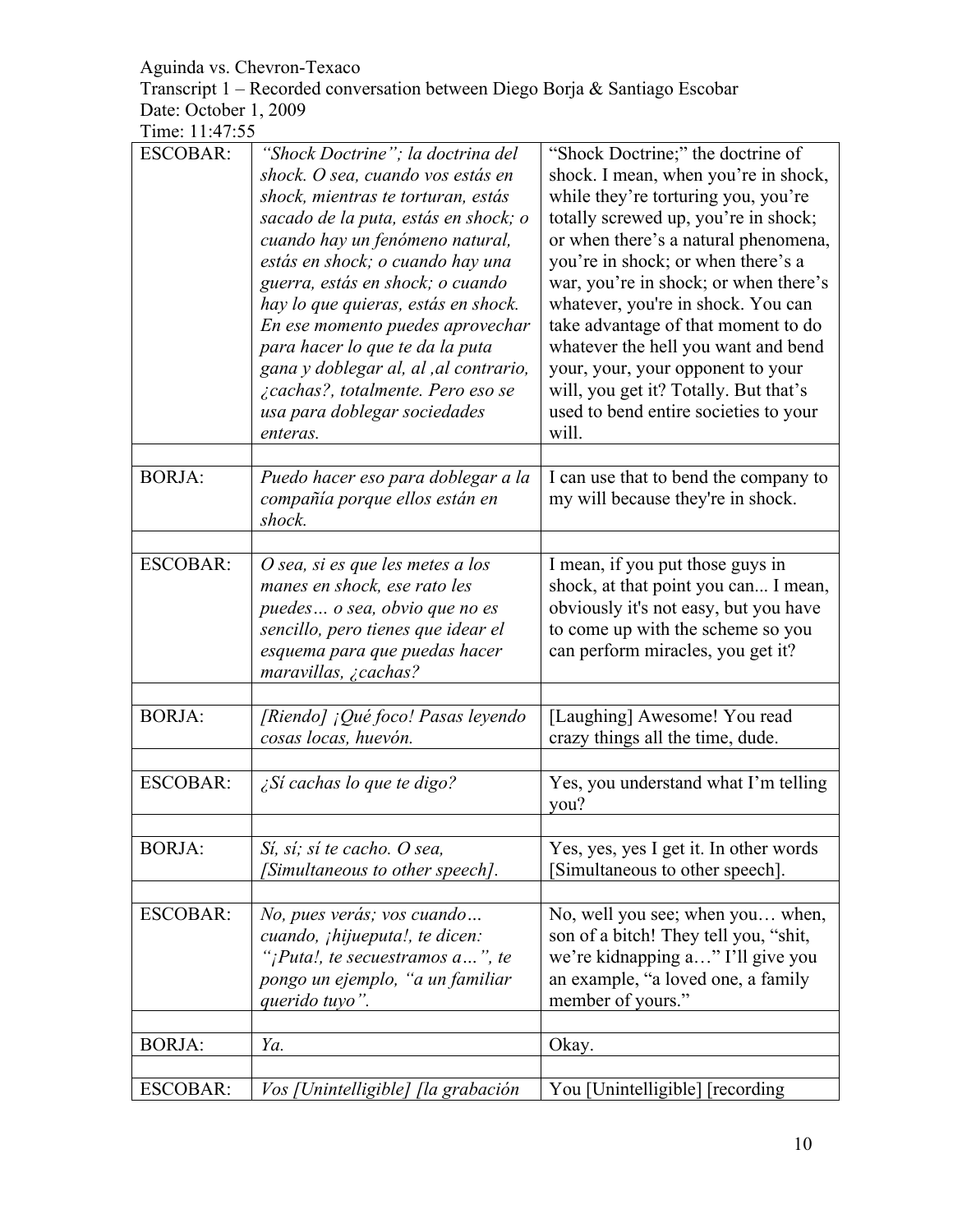Transcript 1 – Recorded conversation between Diego Borja & Santiago Escobar Date: October 1, 2009

|                 | salta] en shock y dices:                     | jumps] in shock and you say, "Son of     |
|-----------------|----------------------------------------------|------------------------------------------|
|                 | "¡Hijueputa!, ¿cuánto quieren?"              | a bitch! How much do you want?"          |
|                 | Te vale verga todo, ¿calas?, no              | Nothing matters to you, get it? You      |
|                 | puedes pensar bien.                          | can't think straight.                    |
|                 |                                              |                                          |
|                 |                                              |                                          |
| <b>BORJA:</b>   | Claro, claro, claro.                         | Of course, of course, of course.         |
|                 |                                              |                                          |
| <b>ESCOBAR:</b> | ¿Sí cachas?, ¿sí cachas? Estás en            | Yes, you get it? Yes, get it? You're     |
|                 | shock.                                       | in shock.                                |
|                 |                                              |                                          |
| <b>BORJA:</b>   | <i>jAh, qué bien ah!</i>                     | Oh, that's good ah!                      |
|                 |                                              |                                          |
| <b>ESCOBAR:</b> | O cuando, <i>ihijueputa!</i> , en tu casa te | Or when, son of a bitch! At home         |
|                 | dicen: "¿Sabe qué? Su casa se va a           | they tell you, "You know what?           |
|                 |                                              |                                          |
|                 | caer porque está mal construida";            | Your house is going to collapse          |
|                 | entras en shock, y dices:                    | because the construction is bad;"        |
|                 | "¡Chucha!, yo le arreglo la                  | you're in shock and you say, "Shit!      |
|                 | huevada; ¿cuánto?", ¿cachas?                 | I'll fix that shit, how much?" You get   |
|                 |                                              | it?                                      |
|                 |                                              |                                          |
| <b>BORJA:</b>   | Lo que sea, lo que sea.                      | Whatever it costs, whatever.             |
|                 |                                              |                                          |
| <b>ESCOBAR:</b> | Puede ser puede ser sicológico,              | It could be it could be                  |
|                 | natural, invasión, guerra, erupción          | psychological, natural, an invasion,     |
|                 |                                              |                                          |
|                 | de un todo el rato que entras en             | war, the eruption of a all the time      |
|                 | shock. O sea, si a vos te coge               | you're in shock. I mean, if you get      |
|                 |                                              |                                          |
| <b>BORJA:</b>   | Claro, pero la cosa es hacer un              | Of course, but the thing is to create    |
|                 | shock un shock comunitario; o                | shock A communal shock; in other         |
|                 | sea, a una masa, a una cantidad de           | words, to the masses, a large number     |
|                 | gente para que todo el mundo                 | of people so the whole world comes       |
|                 | llegue a la misma conclusión:                | to the same conclusion: "We're           |
|                 | "Estamos cagados, vote por                   | fucked, vote for Correa," you get it?    |
|                 | Correa", ¿cachas?, algo así.                 |                                          |
|                 |                                              | Something like that.                     |
|                 |                                              |                                          |
| <b>ESCOBAR:</b> | No, no; eso claro, o sea, el, el, el         | No, no; that of course, I mean,          |
|                 | Correa aprovechó el shock de, de,            | Correa took advantage of the shock       |
|                 | de claro, de que, que la gente               | of, of course, that people were eating   |
|                 | estaba comida verga, estaba sacada           | shit, everything was fucked up; that     |
|                 | la puta; el man creó un shock de,            | guy created a shock of, of hope,         |
|                 | de esperanza, ¿cachas?                       | you get it?                              |
|                 |                                              |                                          |
| <b>BORJA:</b>   | Claro, sí cacho, sí cacho. ¡Um,              | Of course, yes, I get it, yes, I get it. |
|                 | $qu\acute{e}$ !                              | Um, what!                                |
|                 |                                              |                                          |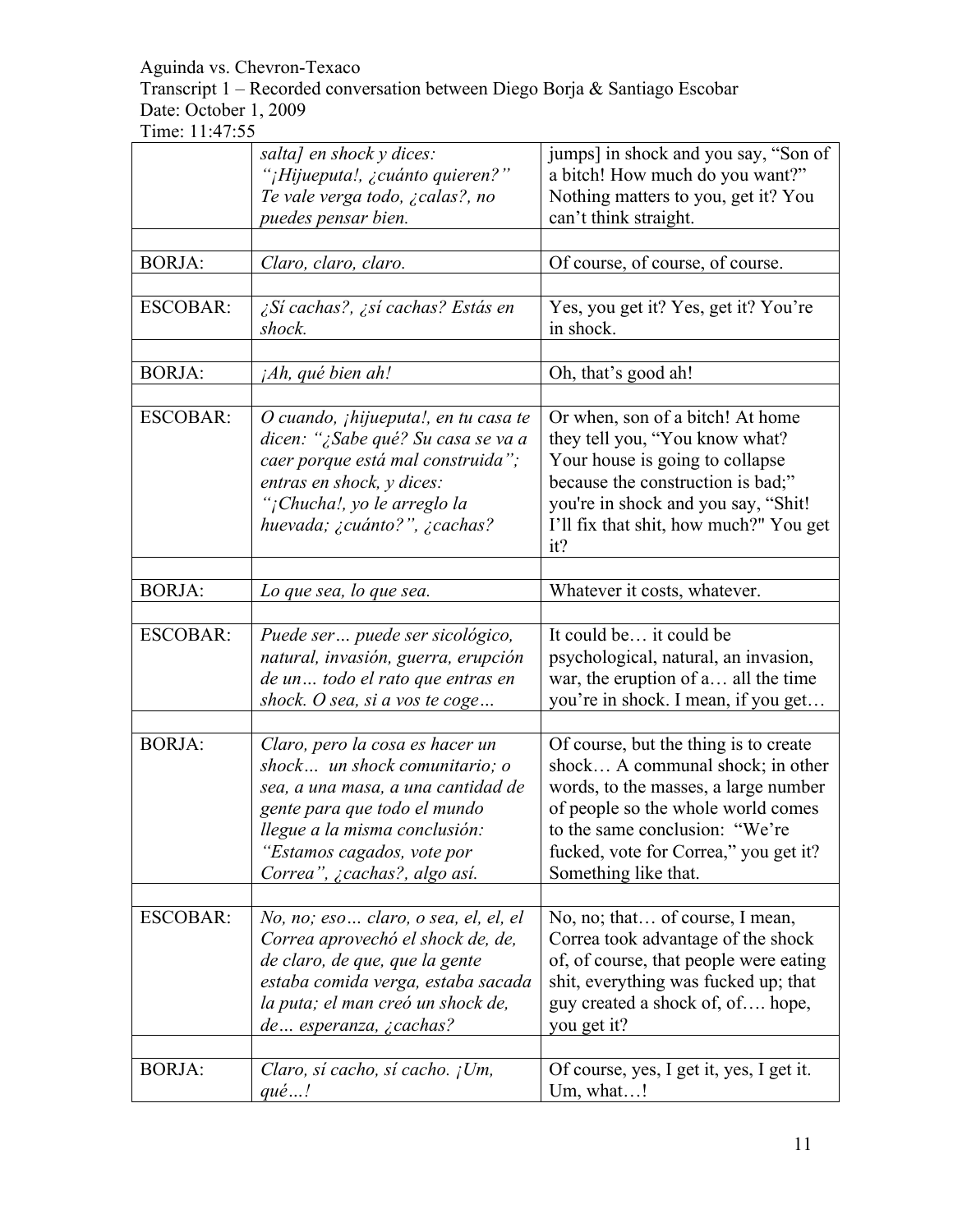Transcript 1 – Recorded conversation between Diego Borja & Santiago Escobar Date: October 1, 2009

| <b>ESCOBAR:</b> | Eso esos, los de marketing le<br>manejan súper bien, pero uno como<br>también les sapea a los manes, ya<br>sabe cómo es la huevada.                                                                                                                                                    | Those those, marketing people<br>manage it super well, but since you<br>also snitch for the guys, you know<br>what that shit's all about.                                                                                                                                                              |
|-----------------|----------------------------------------------------------------------------------------------------------------------------------------------------------------------------------------------------------------------------------------------------------------------------------------|--------------------------------------------------------------------------------------------------------------------------------------------------------------------------------------------------------------------------------------------------------------------------------------------------------|
|                 |                                                                                                                                                                                                                                                                                        |                                                                                                                                                                                                                                                                                                        |
| <b>BORJA:</b>   | [Riendo] ¡Qué loco, huevón! ¿Y<br>quién va a financiar el?                                                                                                                                                                                                                             | [Laughing] What a trip, dude! And<br>who's going to finance the?                                                                                                                                                                                                                                       |
|                 |                                                                                                                                                                                                                                                                                        |                                                                                                                                                                                                                                                                                                        |
| <b>ESCOBAR:</b> | [Unintelligible].                                                                                                                                                                                                                                                                      | [Unintelligible].                                                                                                                                                                                                                                                                                      |
|                 |                                                                                                                                                                                                                                                                                        |                                                                                                                                                                                                                                                                                                        |
| <b>BORJA:</b>   | ¿No has hablado con gente allá de<br>Alianza?, ¿no sabes cómo va?                                                                                                                                                                                                                      | Haven't you spoken to people there<br>from Alianza? Don't you know<br>howit's going?                                                                                                                                                                                                                   |
|                 |                                                                                                                                                                                                                                                                                        |                                                                                                                                                                                                                                                                                                        |
| <b>ESCOBAR:</b> | Esto es una doctrina, ¿no es cierto?                                                                                                                                                                                                                                                   | This is a doctrine, isn't that right?                                                                                                                                                                                                                                                                  |
|                 |                                                                                                                                                                                                                                                                                        |                                                                                                                                                                                                                                                                                                        |
| <b>BORJA:</b>   | ¿Cómo, una doctrina?                                                                                                                                                                                                                                                                   | What do you mean a doctrine?                                                                                                                                                                                                                                                                           |
|                 |                                                                                                                                                                                                                                                                                        |                                                                                                                                                                                                                                                                                                        |
| <b>ESCOBAR:</b> | $O$ sea, doctrina es lo que te estoy<br>diciendo; es una forma de hacer las<br>cosas.                                                                                                                                                                                                  | In other words, doctrine is what I'm<br>telling you; it's a way of doing<br>things.                                                                                                                                                                                                                    |
|                 |                                                                                                                                                                                                                                                                                        |                                                                                                                                                                                                                                                                                                        |
| <b>BORJA:</b>   | iAh, ya!                                                                                                                                                                                                                                                                               | Oh yeah!                                                                                                                                                                                                                                                                                               |
|                 |                                                                                                                                                                                                                                                                                        |                                                                                                                                                                                                                                                                                                        |
| <b>ESCOBAR:</b> | Es un pensamiento que se usa; no<br>es que esté bien o mal, pero lo usan,<br>¿cachas? O sea, después del 9/11,<br>¿qué es lo que pasó?; en shock todo<br>el mundo, ¿sí o no?                                                                                                           | It's a philosophy you use; it doesn't<br>mean it's good or bad, but they use<br>it, get it? So, after 9-11, what<br>happened? The whole world in<br>shock, yes or no?                                                                                                                                  |
|                 |                                                                                                                                                                                                                                                                                        |                                                                                                                                                                                                                                                                                                        |
| <b>BORJA:</b>   | Claro. Ahí es cuando se metieron<br>en guerra con todo el mundo<br>aprovechando [Simultaneous to<br>other speech].                                                                                                                                                                     | Of course. That's when they started a<br>war with the entire world, taking<br>advantage of [Simultaneous to other<br>speech].                                                                                                                                                                          |
|                 |                                                                                                                                                                                                                                                                                        |                                                                                                                                                                                                                                                                                                        |
| <b>ESCOBAR:</b> | jEhhh, ya, ya, ya! Lo mismo pueden<br>hacer cuando te cogen a vos y te<br>ponte te dicen: "Hijuepu" [un<br>ruido de fondo, la grabación<br>brinca] para acá, te secuestran y te<br>dicen: "¡Chucha! Queremos que<br>nos des una información: ¿Cuánto<br>esto?, ¿cuánto tal?, ¿quién te | Hey, yeah, yeah, yeah. They can do<br>the same thing when they get you<br>and say, they tell you, "Son of a<br>bi" [background noise, recording]<br>skips] over here, they kidnap you and<br>they tell you, "Dog! We want you to<br>give us some information: How<br>much for this? How much for that? |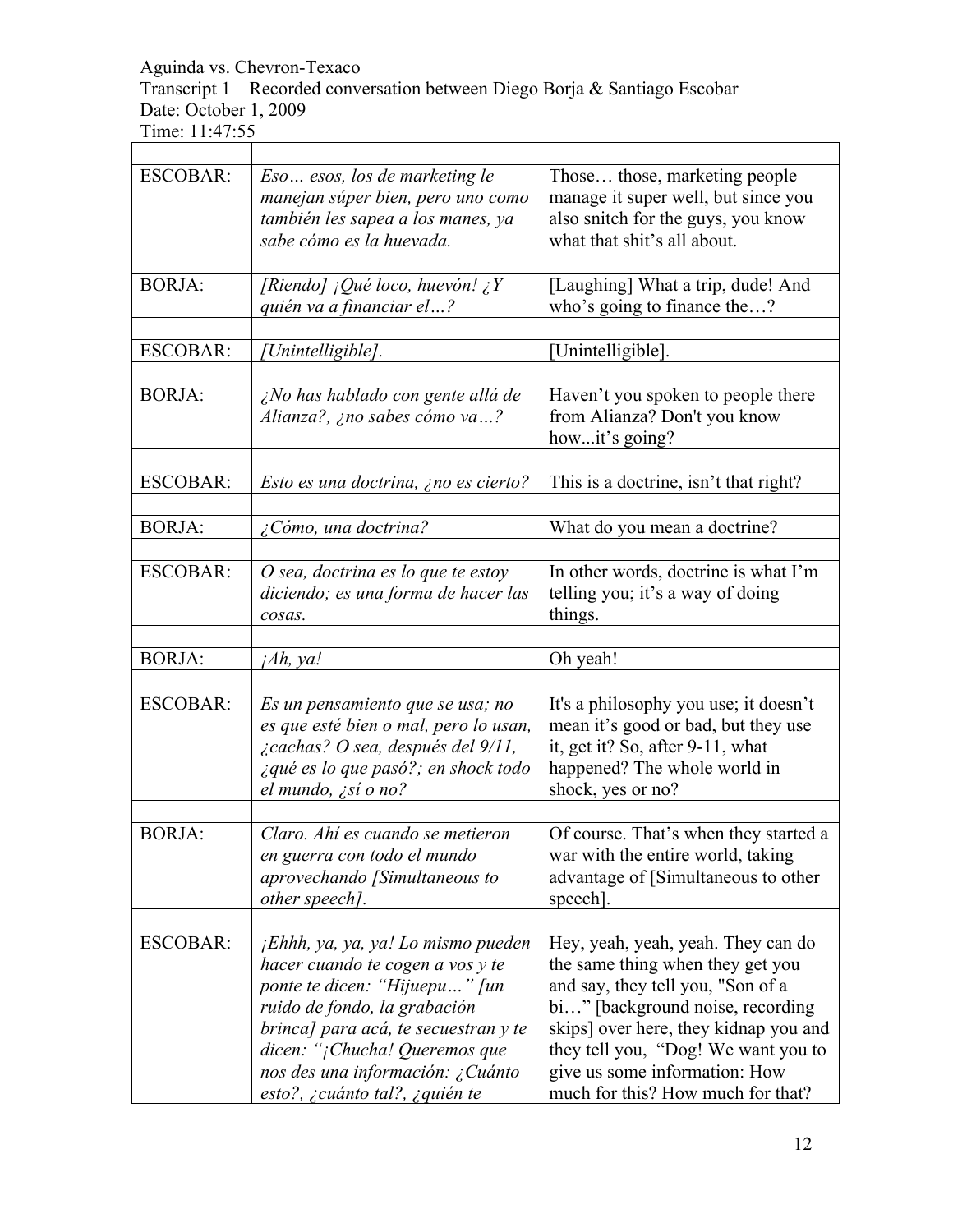Transcript 1 – Recorded conversation between Diego Borja & Santiago Escobar Date: October 1, 2009

|                 | financió?" Ese rato vos dices aún<br>así no sea; estás en shock, dices lo                                                                                                                                                                                                                                                                                                                                                                                          | Who financed you?" At that point<br>you say, even if it's not; you're in                                                                                                                                                                                                                                                                                                                                                                                                           |
|-----------------|--------------------------------------------------------------------------------------------------------------------------------------------------------------------------------------------------------------------------------------------------------------------------------------------------------------------------------------------------------------------------------------------------------------------------------------------------------------------|------------------------------------------------------------------------------------------------------------------------------------------------------------------------------------------------------------------------------------------------------------------------------------------------------------------------------------------------------------------------------------------------------------------------------------------------------------------------------------|
|                 | que ellos quieran, prácticamente. Y<br>si es que                                                                                                                                                                                                                                                                                                                                                                                                                   | shock, you say what they want,<br>practically. And if it's that                                                                                                                                                                                                                                                                                                                                                                                                                    |
|                 |                                                                                                                                                                                                                                                                                                                                                                                                                                                                    |                                                                                                                                                                                                                                                                                                                                                                                                                                                                                    |
| <b>BORJA:</b>   | Unintelligible].                                                                                                                                                                                                                                                                                                                                                                                                                                                   | Unintelligible].                                                                                                                                                                                                                                                                                                                                                                                                                                                                   |
|                 |                                                                                                                                                                                                                                                                                                                                                                                                                                                                    |                                                                                                                                                                                                                                                                                                                                                                                                                                                                                    |
| <b>ESCOBAR:</b> | Y si es que te, y si es que te rehúsas<br>a no hablar, bueno, esperan hasta<br>doblegarte, ¿cachas?                                                                                                                                                                                                                                                                                                                                                                | And if you, and if you refuse to not<br>talk, well, they wait until you break,<br>you get it?                                                                                                                                                                                                                                                                                                                                                                                      |
|                 |                                                                                                                                                                                                                                                                                                                                                                                                                                                                    |                                                                                                                                                                                                                                                                                                                                                                                                                                                                                    |
| <b>BORJA:</b>   | <i>iQué loco!, jqué loco!</i>                                                                                                                                                                                                                                                                                                                                                                                                                                      | How crazy! How crazy!                                                                                                                                                                                                                                                                                                                                                                                                                                                              |
|                 |                                                                                                                                                                                                                                                                                                                                                                                                                                                                    |                                                                                                                                                                                                                                                                                                                                                                                                                                                                                    |
| <b>ESCOBAR:</b> | (Riendo) Te quedas culo.                                                                                                                                                                                                                                                                                                                                                                                                                                           | [Laughing] You're screwed.                                                                                                                                                                                                                                                                                                                                                                                                                                                         |
| <b>BORJA:</b>   | $\lambda$ Y por qué andas leyendo eso?, $\lambda$ a<br>qué quieres aplicar la ley?, ¿a<br>qué quieres aplicarlo, huevón?                                                                                                                                                                                                                                                                                                                                           | And why are you reading that? What<br>do you want to apply the law to?<br>What do you want to apply it to,<br>dude?                                                                                                                                                                                                                                                                                                                                                                |
|                 |                                                                                                                                                                                                                                                                                                                                                                                                                                                                    |                                                                                                                                                                                                                                                                                                                                                                                                                                                                                    |
| <b>ESCOBAR:</b> | No, yo  yo ando leyendo porque,<br>¡chucha!, es como descubrir la<br>verdadera mo la verdadera forma<br>de cómo funciona el mundo,<br>¿cachas? O sea, el mundo está<br>basado en mentiras, en  en<br>mentiras. O sea, te hacen creer que<br>una casa pero no es eso, ¿cachas?<br>Te dicen: "Tienes que pagar<br>taxes", pero no sabes a dónde dan<br>van tus taxes. Pero te dicen: "Ves,<br>usted tiene que pagar taxes", y si<br>no pagas, te vas preso, ¿cachas? | No, I I'm reading because, shit!<br>It's like discovering the true mo<br>how the world really works, get it? I<br>mean, the world is based on lies,<br>on on lies. In other words, they<br>make you believe one thing, but<br>that's not it, you get it? They tell<br>you, "You have to pay taxes," but<br>you don't know where they give,<br>they go, your taxes. But they tell you,<br>"You see, you have to pay taxes,"<br>and if you don't pay, you go to jail,<br>you get it? |
| <b>BORJA:</b>   | [Ríe] Claro.                                                                                                                                                                                                                                                                                                                                                                                                                                                       | [Laughs] Of course.                                                                                                                                                                                                                                                                                                                                                                                                                                                                |
|                 |                                                                                                                                                                                                                                                                                                                                                                                                                                                                    |                                                                                                                                                                                                                                                                                                                                                                                                                                                                                    |
| <b>ESCOBAR:</b> | ¿Cachas? O te dicen: "¿Sabes qué?<br>Usted, ¡puta!, jamás puede hacerse<br>el, el que, el que le dice al banco:<br>'Ven, me hicieron débitos<br>excesivos', porque le cagamos el<br>récord financiero y luego se daña<br>porque usted no sabe cuidar bien su<br>tarjeta", ¿cachas?                                                                                                                                                                                 | You get it? Or they tell you, "You<br>know what? You, shit! You can<br>never be the one, the one, the one<br>who tells the bank, 'Come on, you<br>made too many charges,' because we<br>fuck up your financial record and<br>then it's ruined because you don't<br>know how to take care of your card,"                                                                                                                                                                            |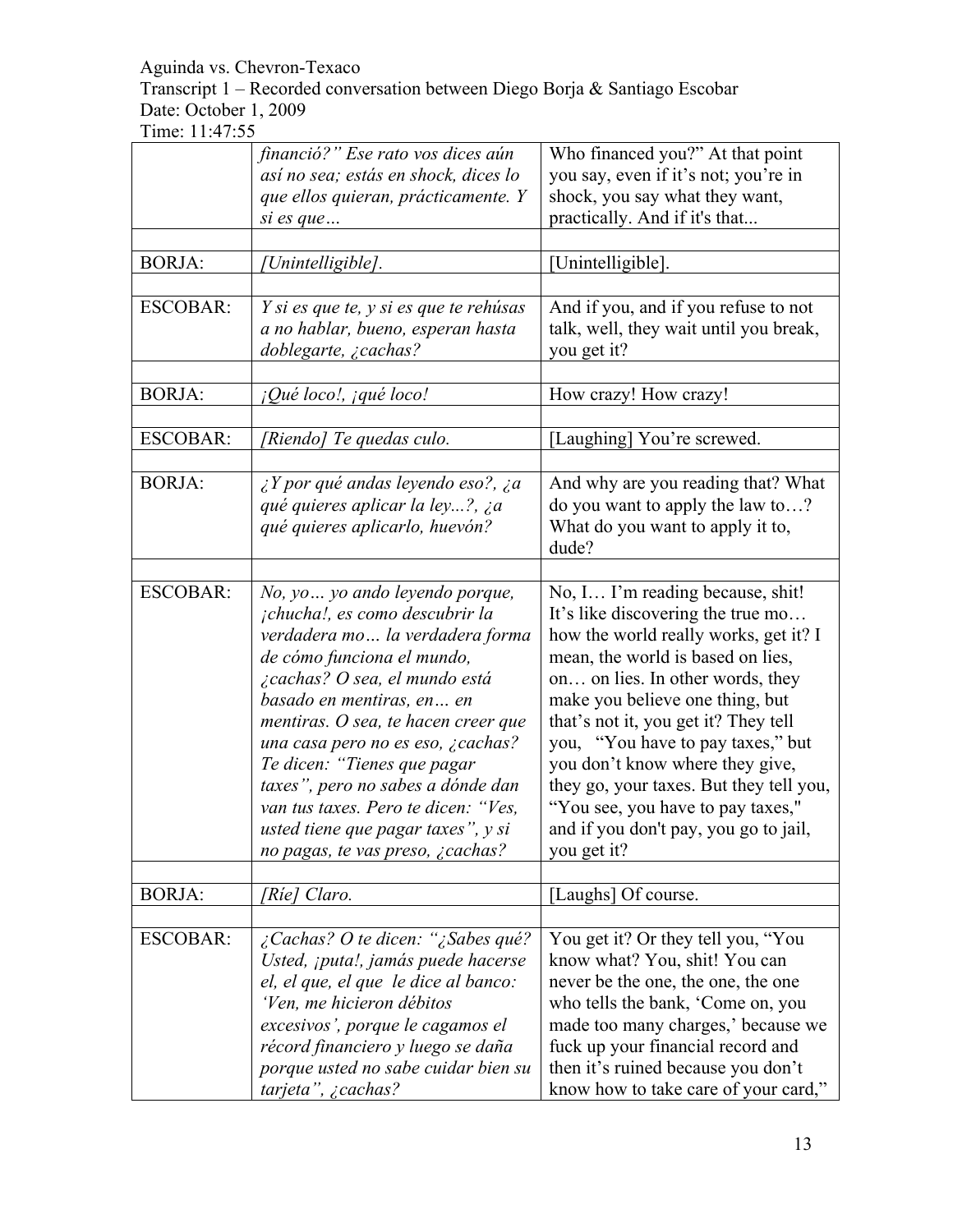Transcript 1 – Recorded conversation between Diego Borja & Santiago Escobar Date: October 1, 2009

|                 |                                                                                                                                                                                                                                                                               | you get it?                                                                                                                                                                                                                                                                           |
|-----------------|-------------------------------------------------------------------------------------------------------------------------------------------------------------------------------------------------------------------------------------------------------------------------------|---------------------------------------------------------------------------------------------------------------------------------------------------------------------------------------------------------------------------------------------------------------------------------------|
| <b>BORJA:</b>   | Claro.                                                                                                                                                                                                                                                                        | Of course.                                                                                                                                                                                                                                                                            |
| <b>ESCOBAR:</b> | Pero en realidad en realidad el<br>banco sí puede, <i>iputa!</i> , decir:<br>"¿Sabes qué? Me declaro en<br>bancarrota" y le meten billete, le<br>prestan. O sea, lo que hicieron las<br>megaempresas, ¿cachas?                                                                | But really really the bank can, shit!<br>Say, "You know what? I'm declaring<br>bankruptcy" and they give you<br>money, they lend to you. I mean,<br>what the mega-companies did, you<br>get it?                                                                                       |
| <b>BORJA:</b>   | Claro.                                                                                                                                                                                                                                                                        | Of course.                                                                                                                                                                                                                                                                            |
| <b>ESCOBAR:</b> | Lo que hizo AIG, huevón; AIG, la<br>aseguradora más grande del<br>mundo, de Estados Unidos. Valía<br>antes de la hecatombe, valía valía<br>como 60 mil millones de dólares.<br>$\zeta$ cachas?                                                                                | What AIG did, dude; AIG, the<br>largest insurance company in the<br>world, from the United States.<br>Before the catastrophe, it was worth,<br>it was worth it was worth like 60<br>billion dollars, you get it?                                                                      |
| <b>BORJA:</b>   | Claro. Y ahora es parte del estado.                                                                                                                                                                                                                                           | Of course. And now it's part of the<br>government.                                                                                                                                                                                                                                    |
| <b>ESCOBAR:</b> | No, no es del estado; es de ellos<br>mismos. Después de la hecatombe,<br>en vez de darles 60 mil millones, les<br>dieron 150 mil millones, ¿cachas<br>qué dañado?                                                                                                             | No, it doesn't belong to the<br>government; it belongs to them.<br>After the collapse, instead of giving<br>them 60 billion, they gave them 150<br>billion, you see how twisted?                                                                                                      |
| <b>BORJA:</b>   | [Riendo los dos].                                                                                                                                                                                                                                                             | [Both laughing].                                                                                                                                                                                                                                                                      |
| <b>ESCOBAR:</b> | Y se llevaron se llevaron,<br>¿cachas?, más de lo que costaba la<br>empresa, y lo, y los gerentes, los<br>100 gerentes más tucos de la<br>empresa se dieron primas de tres<br>hasta 40 millones de dólares.<br>¿cachas? Depende de cada uno.<br>Como que nada hubiera pasado. | And they took they took, you get<br>it? More than what the company<br>cost, and the executives, the 100 top<br>executives of the company gave<br>themselves bonuses from three and<br>up to 40 million dollars, you get it?<br>Different for each one. As if nothing<br>had happened. |
| <b>BORJA:</b>   | [Unintelligible].                                                                                                                                                                                                                                                             | [Unintelligible].                                                                                                                                                                                                                                                                     |
| <b>ESCOBAR:</b> | Y toda la plata se farrearon y nadie<br>les dijo nada, ¿cachas? O sea o                                                                                                                                                                                                       | And they blew all the money and<br>nobody said anything to them, you                                                                                                                                                                                                                  |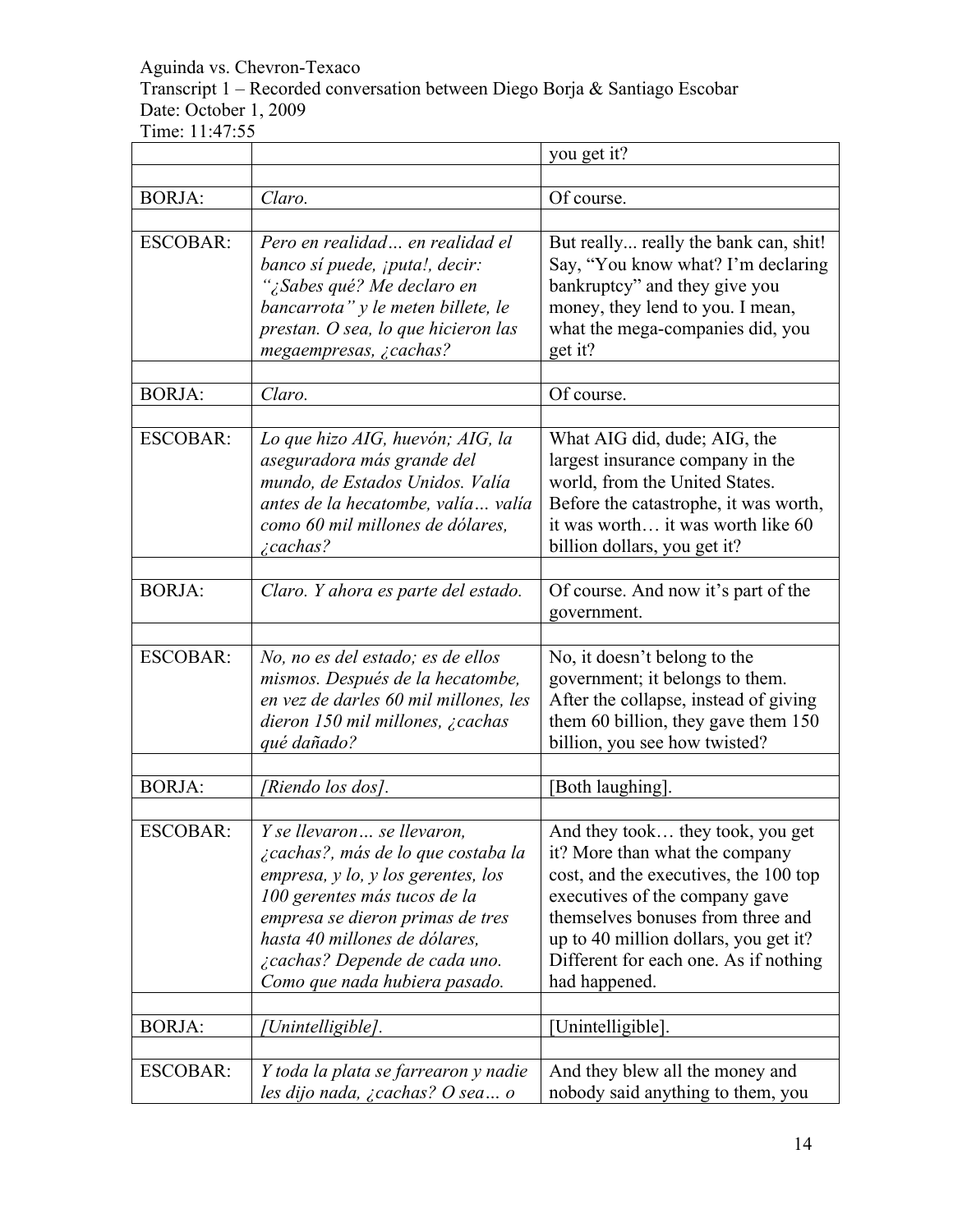Transcript 1 – Recorded conversation between Diego Borja & Santiago Escobar Date: October 1, 2009

|                 | sea, claro, está condenado este<br>mundo a que las élites hagan billete<br>en detrimento de los giles que<br>trabajamos $y$ jy chucha!, y<br>sufrimos y ¿y cachas?                                                                                                                                             | get it? I mean in other words, of<br>course, this world is condemned to<br>the elites making money to the<br>detriment of us working stiffs and<br>and shit! And we suffer and and<br>you get it?                                                                                                 |
|-----------------|----------------------------------------------------------------------------------------------------------------------------------------------------------------------------------------------------------------------------------------------------------------------------------------------------------------|---------------------------------------------------------------------------------------------------------------------------------------------------------------------------------------------------------------------------------------------------------------------------------------------------|
| <b>BORJA:</b>   | Claro, [Unintelligible].                                                                                                                                                                                                                                                                                       | Of course [Unintelligible].                                                                                                                                                                                                                                                                       |
| <b>ESCOBAR:</b> | Entonces la gente viene, huevón<br>[riendo], ¿cachas?                                                                                                                                                                                                                                                          | So then the people come, dude<br>[laughing], you get it?                                                                                                                                                                                                                                          |
| <b>BORJA:</b>   | Eso es un hecho, $juf!$ , eso es un<br>hecho. O sea, ahí, las cúpulas de<br>arriba son las que deciden todo. Tú<br>te puedes sacar la madre, tú te<br>puedes sacar la madre trabajando<br>que                                                                                                                  | That's a fact, uph! That's a fact. In<br>other words, there, the higher ups are<br>the ones who decide everything. You<br>can kill yourself; you can kill<br>yourself working so                                                                                                                  |
| <b>ESCOBAR:</b> | Vale verga.                                                                                                                                                                                                                                                                                                    | It's not worth shit.                                                                                                                                                                                                                                                                              |
| <b>BORJA:</b>   | Que no  no, sí. O sea, tienes que<br>claro, [Unintelligible].<br>[Simultaneous to other speech]<br>desquiciado realmente, huevón.                                                                                                                                                                              | Well no no, yes. I mean, you have<br>to of course, [Unintelligible].<br>[Simultaneous to other speech] really<br>insane, dude.                                                                                                                                                                    |
| <b>ESCOBAR:</b> | Entonces yo leo todo eso porque,<br>¡chucha!, es como que sigo<br>afirmado mi verdad, ¿calas?<br>Entonces cada vez que yo digo:<br>"Oye, esto hay que hacerlo; esto se<br>puede hacer", entonces ya no tengo<br>tantos de esos esas esos<br>¿cómo sería? Esas falsas  falsas<br>[Simultaneous to other speech] | So I read all that because, shit! It's<br>like I keep reaffirming my truth, get<br>it? So every time I say, "Hey, you<br>have to do this, you can do this," so I<br>don't have so many of those<br>those those what would it be?<br>Those falsehoods falsehoods<br>[Simultaneous to other speech] |
| <b>BORJA:</b>   | Claro; remordimientos.                                                                                                                                                                                                                                                                                         | Of course; remorse.                                                                                                                                                                                                                                                                               |
| <b>ESCOBAR:</b> | <i>i</i> Cachas?                                                                                                                                                                                                                                                                                               | You get it?                                                                                                                                                                                                                                                                                       |
| <b>BORJA:</b>   | $i$ Qué foco! Oye, ¿me esperas un<br>ratito? Voy a fumarme un tabaco.<br>Dame dos minutos.                                                                                                                                                                                                                     | Crazy! Hey, can you wait for me a<br>minute? I'm going to smoke a<br>cigarette. Give me two minutes.                                                                                                                                                                                              |